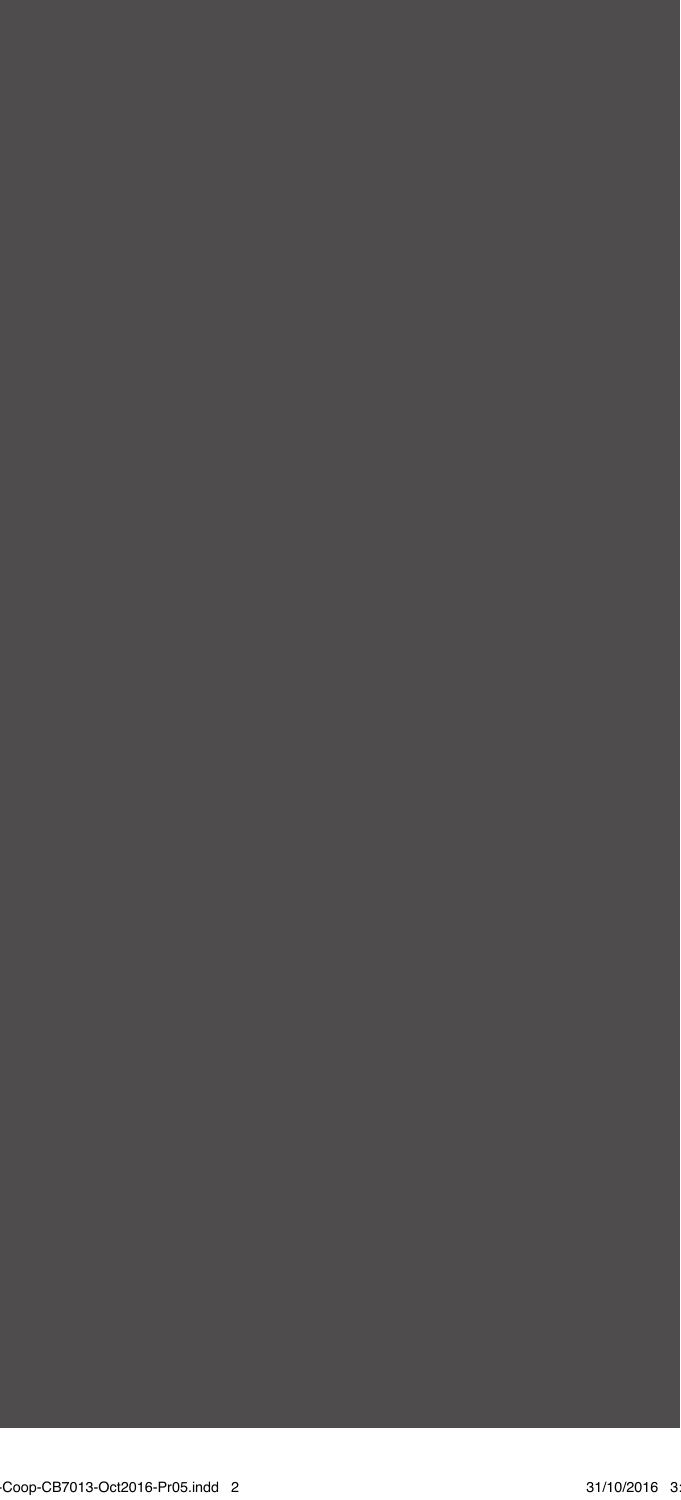# **Contents**

| Co-operative Bank Fair Rate Credit Card             |  |
|-----------------------------------------------------|--|
|                                                     |  |
|                                                     |  |
|                                                     |  |
|                                                     |  |
|                                                     |  |
|                                                     |  |
|                                                     |  |
|                                                     |  |
|                                                     |  |
|                                                     |  |
|                                                     |  |
|                                                     |  |
|                                                     |  |
|                                                     |  |
|                                                     |  |
|                                                     |  |
| Anti-money laundering and financing of terrorism 19 |  |
| Terms and conditions set by third parties 20        |  |
|                                                     |  |
|                                                     |  |
|                                                     |  |
|                                                     |  |
| Exercise of The Co-operative Bank's discretion  24  |  |
|                                                     |  |
|                                                     |  |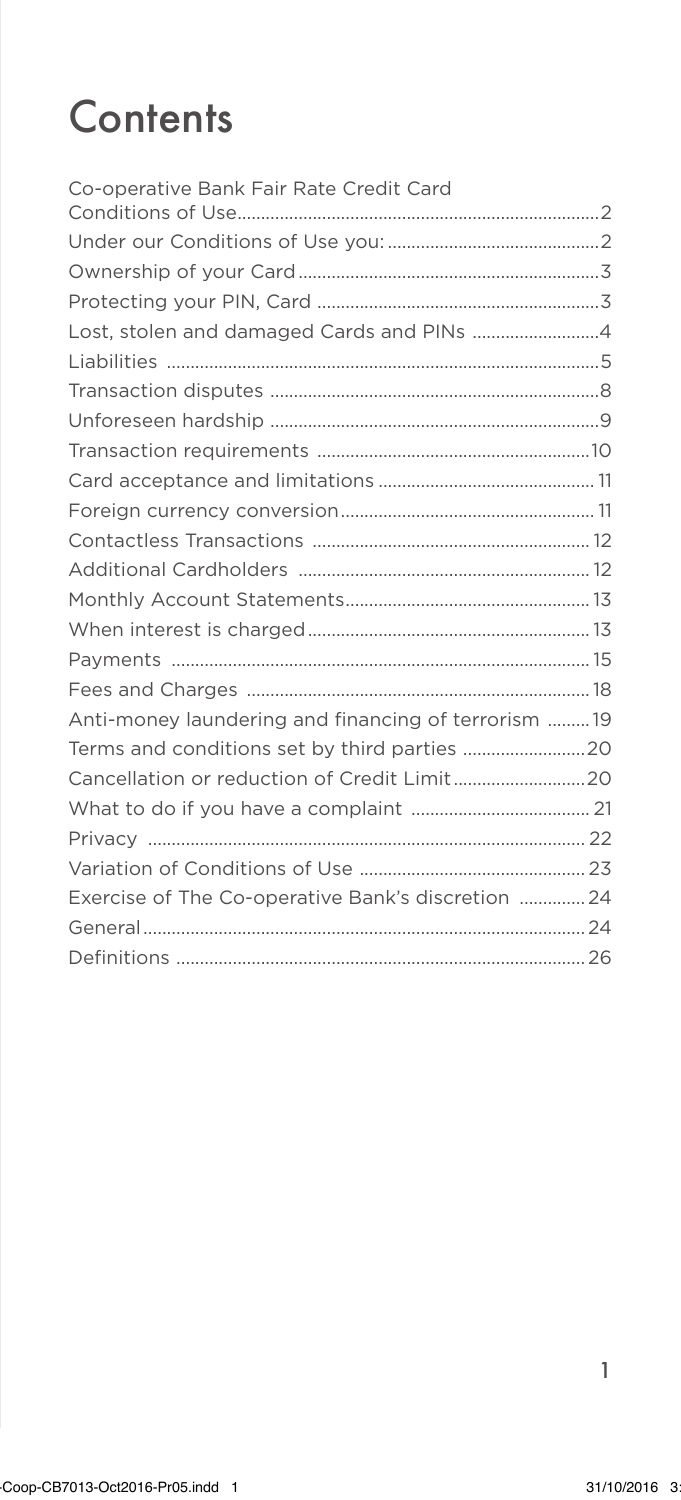### Co-operative Bank Fair Rate Credit Card Conditions of Use

### MasterCard®

These Conditions of Use apply to your Co-operative Bank Fair Rate Credit Card Account. They, together with your Account Details, Key Information, Fees and Rates document and any applicable Variation(s), are incorporated in the Card Agreement between you and The Co-operative Bank.

You will have been asked to confirm that you agree to the Conditions of Use in this document when you selected a PIN for your Card(s). That is the time at which you entered into the Card Agreement with us.

Additional Cardholders will have been asked to confirm that they agree to comply with all of the obligations in these Conditions of Use that are capable of applying to them as an Additional Cardholder, when they selected a PIN for their Card(s).

### Under our Conditions of Use you:

- agree to keep your Card and any PIN secure;
- agree the Card issued to you is the property of The Co-operative Bank; and
- will ensure you, and any Additional Cardholder, sign your Card as soon as you receive them and in any event before they are used.

If you have any enquiries about your Account(s), you can call us on **0800 554 558**. If you need to write to us, our address is:

The Co-operative Bank Limited PO Box 54 Wellington

Fax No: **04 495 7701**

You can also contact us electronically by following the Contact Us link at *co-operativebank.co.nz*.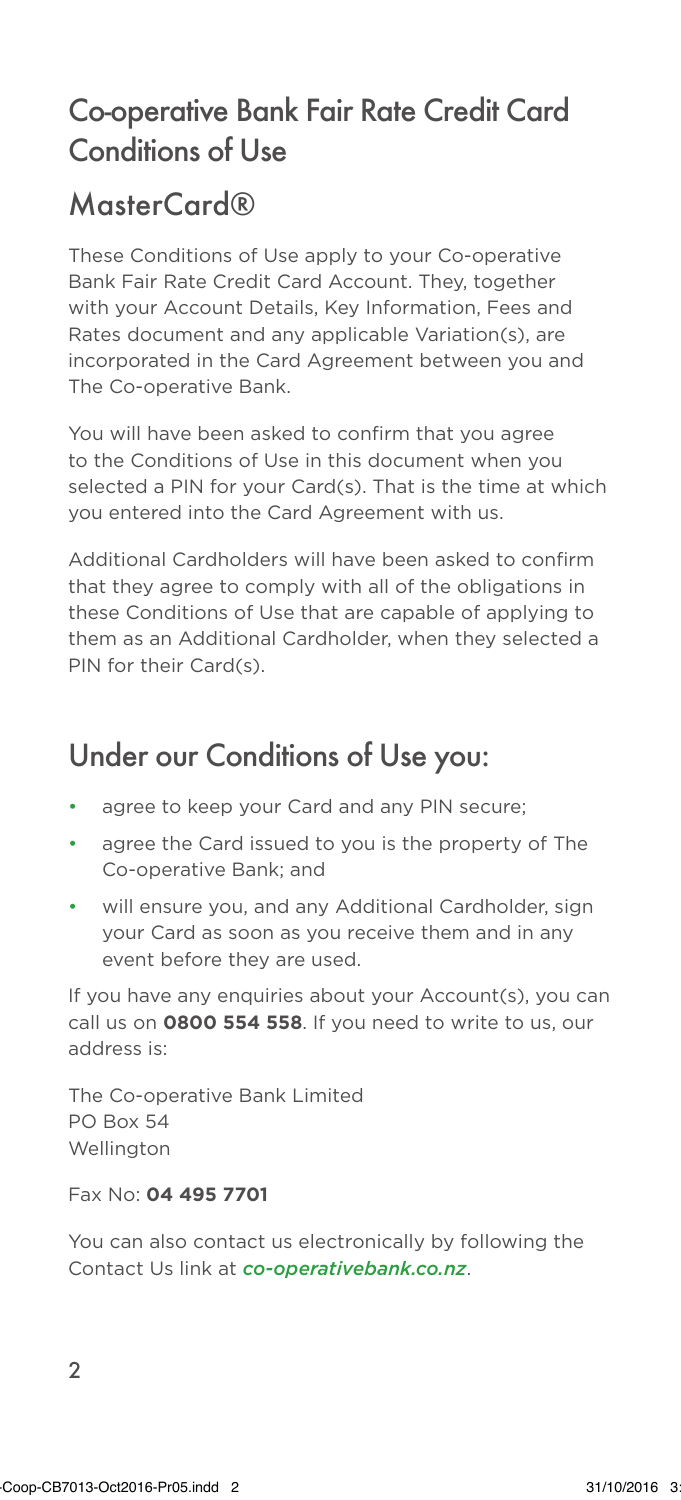You are responsible for promptly informing us of any change of your personal details (including your name, address, telephone, mobile or facsimile numbers and email address). Failure to notify us of your change of address, may impact your rights under these conditions of use.

### Ownership of your Card

Your Card, Card number and any applications or devices provided to you by The Co-operative Bank to access your Account are the property of The Co-operative Bank. You must not copy or reproduce them and if The Cooperative Bank tells you to return or destroy them then you must do so as soon as practicable.

#### **Selecting your PIN**

Your PIN enables you to use your Card in ATMs and EFTPOS Terminals. When you select your PIN, you should choose a number that you will be able to remember easily as you must memorise it. You must not choose unsuitable numbers such as birth dates, months or years, parts of your telephone number, parts of your Card number, or sequential or easily identified numbers (e.g. 2345 or 2222). You must also not use numbers from personal data such as your driver's licence or locker number, or other numbers easily connected with you.

We recommend using different PIN numbers for different cards or equipment, (e.g. security alarms and lockers). From time to time we may replace/reissue you with a Card with your existing PIN, which means you do not need to visit a branch to select a PIN unless you want to change it.

### Protecting your PIN, Card

For your security, your PIN must not be:

- written down:
- kept in any form with the Card;
- disclosed to any other person, including the Police, family members or bank staff; or
- negligently or recklessly disclosed. For example,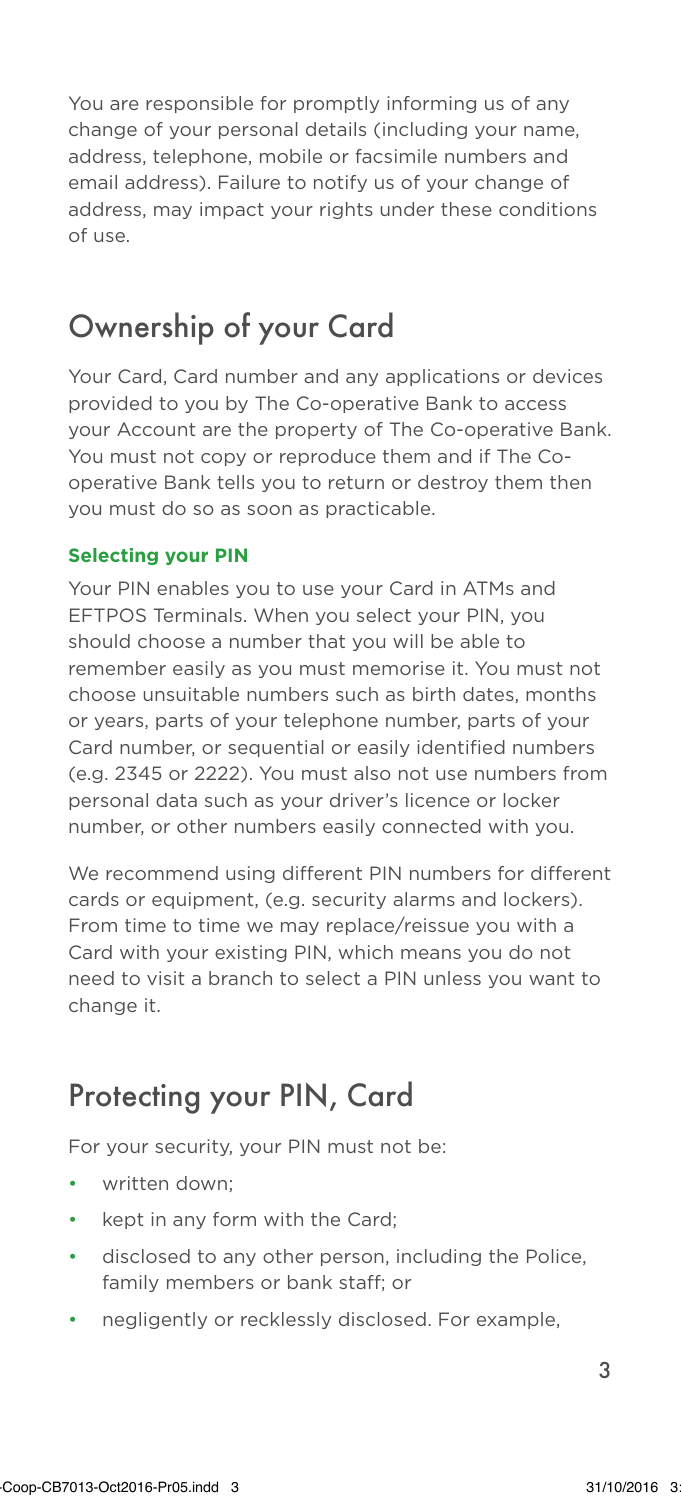you must do your best to ensure no one can see you enter your PIN at ATMs and EFTPOS Terminals.

You must exercise every possible care to ensure the safety of your Card and to prevent disclosure of your PIN. You must not allow others to use your Card, Card number or PIN. Always get your Card back after using it. Do not leave your Card in an unattended wallet, purse or vehicle or anywhere a thief could remove the Card without being noticed (particularly in night clubs, bars, hotels or restaurants). If your Card is lost or stolen together with your PIN, it can be used for unauthorised Transactions, which may result in a loss to you.

### Lost, stolen and damaged Cards and **PIN<sub>s</sub>**

You must notify us immediately if:

- your Card is lost or stolen;
- your PIN becomes known to someone else; or
- a record of your PIN is lost or stolen.

You will be required to provide information on how the loss occurred.

If you are in New Zealand, please contact MasterCard Global Service™ on the Toll-free number 0800 44 9140.

If you are outside New Zealand, please contact MasterCard Global Service™:

- **1800 627 8372** (US)
- **001 636 722 7111** (outside of US), or
- go to *mastercard.co.nz* for each country's number.

You are able to deactivate and reactivate your card, or an Additional Cardholder card, in Internet Banking or Mobile Banking by going to "Manage Card". After selecting "Deactivate" all transactions will be declined. An Additional Cardholder is able to deactivate and reactivate their own card. For more details on this go to *co-operativebank.co.nz*.

In the event that your Card becomes damaged or faulty, we will issue you with a new Card when you return the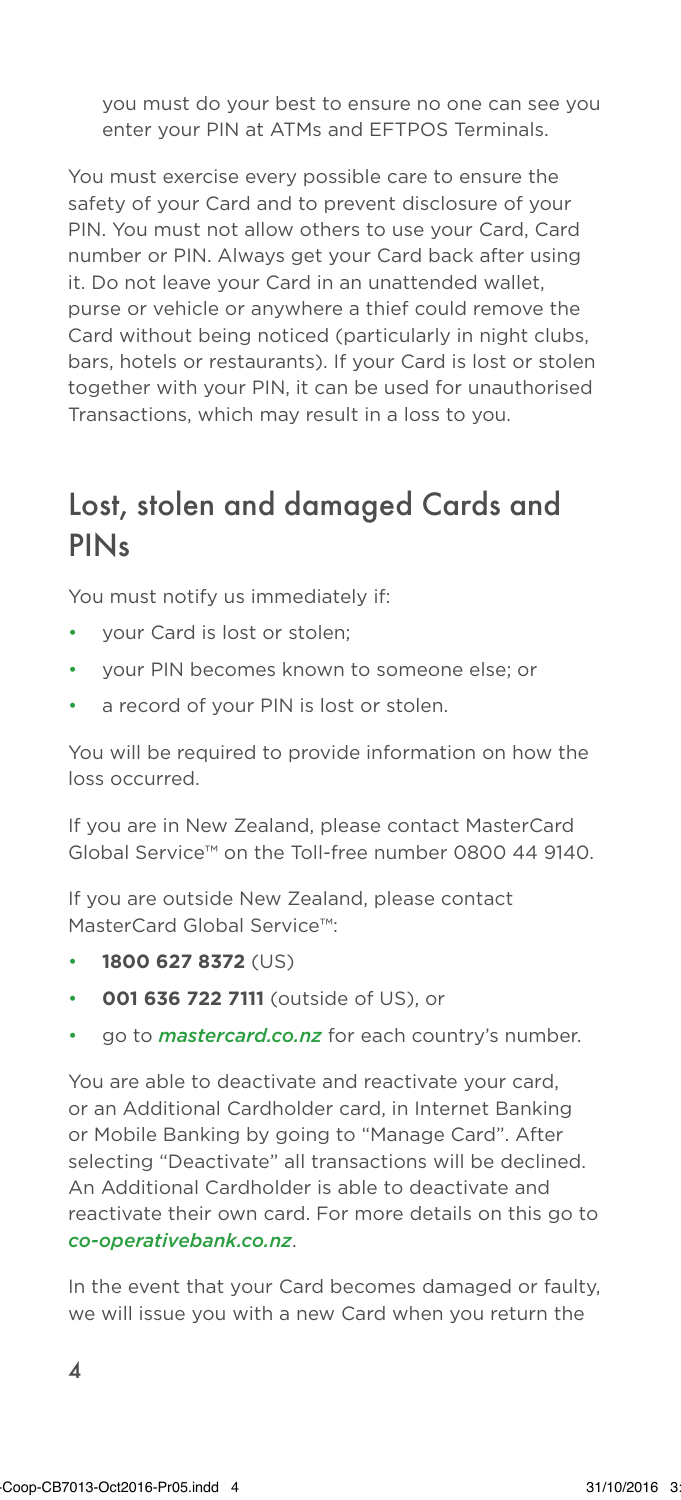damaged/faulty item to us. You must also advise us of how the damage or fault occurred.

There may be a charge to your Account if a replacement Card is required.

### **Liabilities**

#### **Liability for losses which result from lost/stolen Cards/ PINs**

Once we receive from you notification that your Card has been lost or stolen, or your PIN disclosed, either in New Zealand or overseas, you will not be held responsible for any unauthorised use of your Card after that time (unless you have acted fraudulently or negligently, in which you will be held fully responsible for such use of your Card).

You will be deemed to have acted fraudulently or negligently if:

- you have failed to reasonably safeguard your Card;
- you have kept a written record of your PIN on or with your Card;
- you have kept your PIN in a form that can be readily identified as a PIN;
- you have selected an unsuitable PIN;
- you have disclosed your PIN to anyone, whether family or those in apparent authority including bank staff, or let them use your Card;
- you have unreasonably delayed notifying us that your Card has been lost or stolen, or that your PIN has been disclosed;
- you have failed to take all reasonable steps to prevent disclosure to any other person when keying in your PIN; or
- you have breached these Conditions of Use.

In the above instances, your maximum liability will be the lesser of:

- the actual loss at the time of notification; or
- the maximum amount that you would have been entitled to withdraw from your Account (including purchases) between the time your Card is lost/stolen,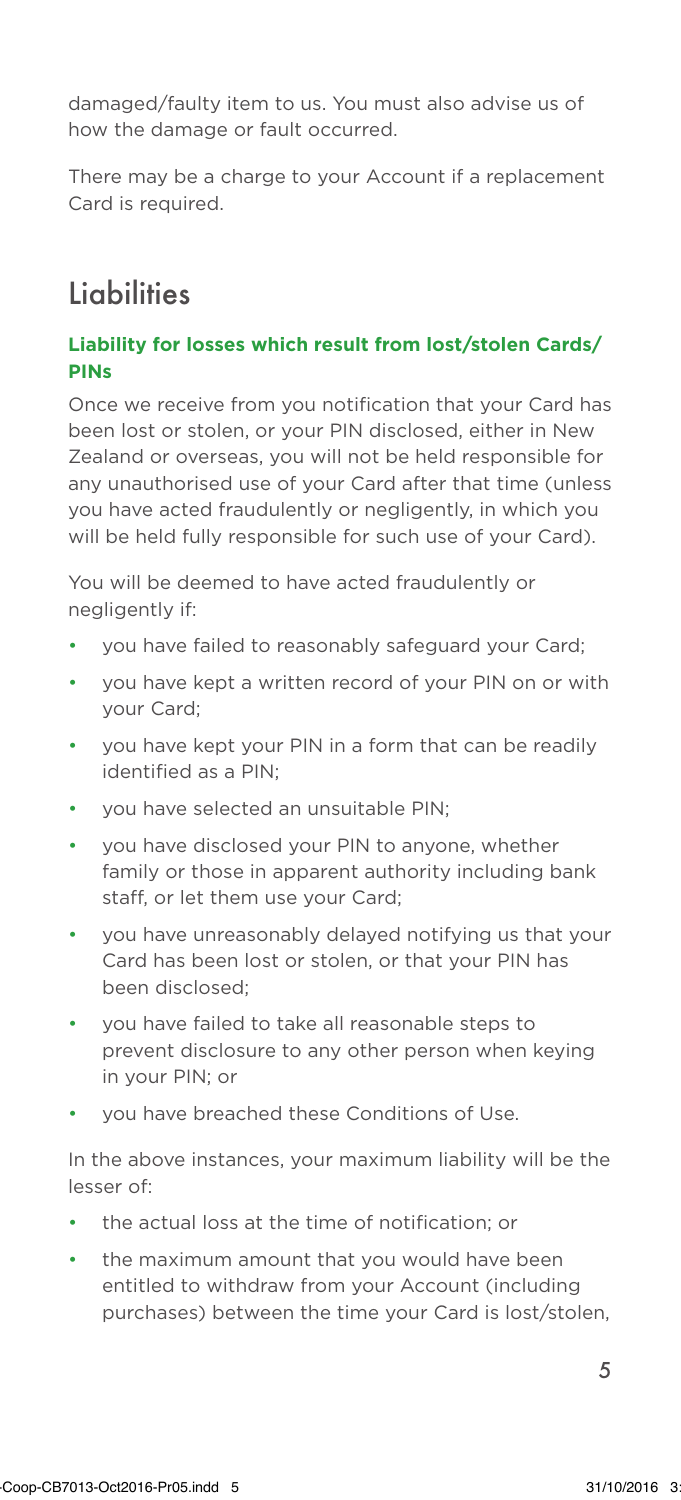or PIN disclosed, and the time we receive notification from you.

#### **Liability for Transactions charged to your Account**

You (but not any Additional Cardholder) are personally responsible and liable for all credit extended by The Co-operative Bank to you on your Account. You will be required to pay us the Account Balance from time to time, which will include the amounts of all:

- Cash Advance(s) and purchase(s) authorised by you or an Additional Cardholder on your Account,
- sales vouchers signed or authorised by you or an Additional Cardholder on your Account,
- mail, telephone, internet order or email Transactions and Recurring Payment Transactions authorised by you or an Additional Cardholder on your Account,
- EFT Transactions carried out on your Account using your Card, and
- other Transactions authorised by you or an Additional Cardholder on your Account and approved by us.

There are risks involved if you or an Additional Cardholder initiates a Transaction by mail order, telephone order, and internet or by email. You are giving authority to the merchant to process an EFT Transaction or issue a sales voucher for the purchase amount which will be debited to your Account. You should consider the security and standing of the company or entity you are doing business with, and check the fine print relating to any Transaction, before you provide your Card details or complete the Transaction. If you or an Additional Cardholder initiates Recurring Payment Transactions, (i.e. if you agree with a merchant that an amount will be debited against your Account(s) on a regular basis), then you are liable for paying those Transaction amounts even if you close your Account.

In certain circumstances your agreement with the merchant may authorise the debiting of your Account with additional purchase amounts without the need for further authorisation. Provided these amounts have been incurred under the terms of that agreement they may be charged to your Account and you will be liable for them.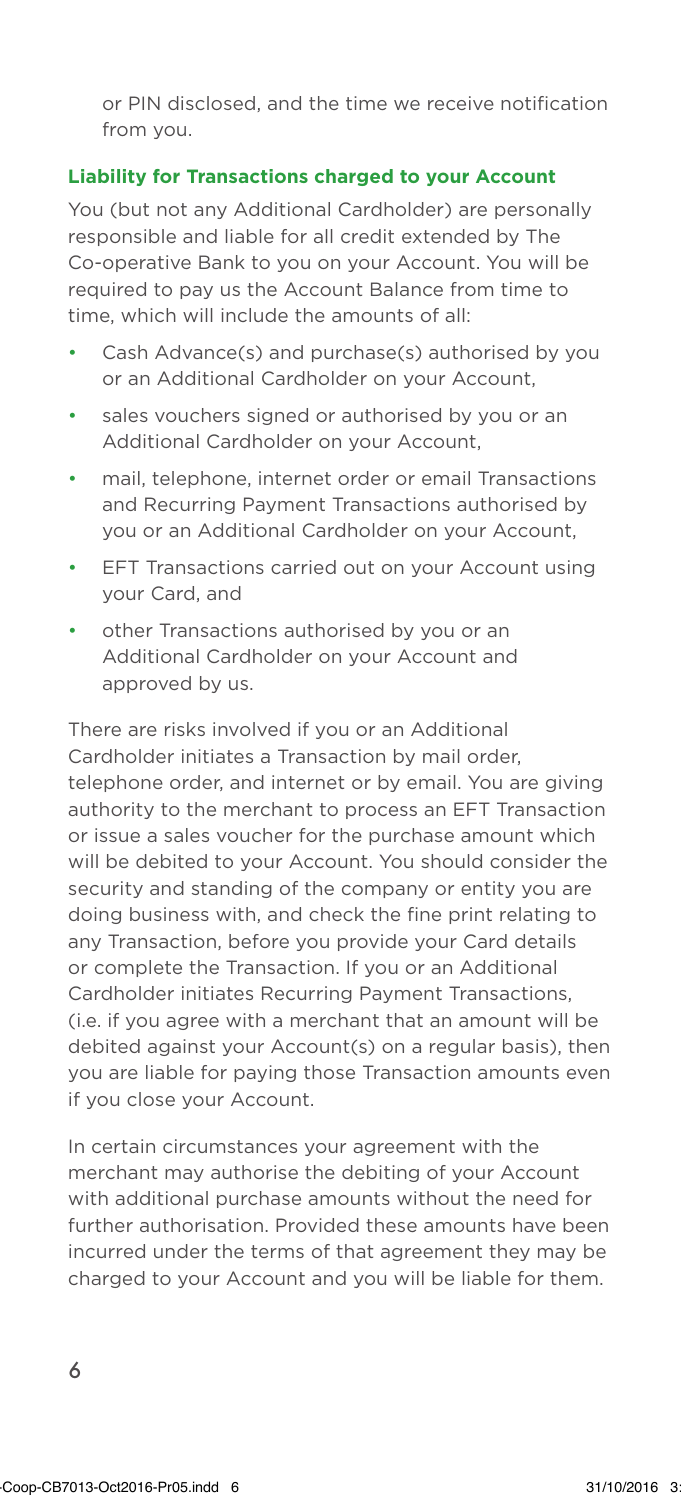We will not be responsible for the goods and services supplied by any merchant, and any complaints you have with the merchant must be resolved by you with the merchant concerned.

#### **Incorrect or unauthorised Transactions**

If you think a Transaction shown on your Statement is incorrect, you can dispute it by following the procedures described in the section entitled "Transaction disputes" below.

In some situations, if you do not receive the goods or services you have ordered with your Card or by use of your Card number, or you have not authorised a Transaction, you may be able to get a credit for the Transaction from the merchant. In all other instances, you will be liable for such Transactions.

#### **Liability for Transactions on a closed Account or an Account with insufficient funds/credit**

If an EFT Terminal processes a Transaction on an Account which has been closed or, if it is open and there are insufficient funds or available credit to permit the Transaction, we will not be deemed in any way to have consented to that Transaction, and you will be liable for that Transaction amount.

#### **The Co-operative Bank's liability**

The Co-operative Bank will be responsible for any amounts deducted from your Account as a direct result of the failure of either your Card or any ATM (excluding any Card or ATM which a reasonable person would have thought was likely to be faulty, or in the case of an ATM, where any fault has been advised by notice or display) to function properly. We will also be liable for any direct loss or damage which results from our wilful default, or the fraudulent or grossly negligent acts or omissions of our employees or agents. We will not be held liable for direct or indirect loss or damage that results from the use, or attempted use, of the Card in a manner not in accordance with these Conditions of Use.

Other than as required by law or as expressly provided in these Conditions of Use, The Co-operative Bank shall not be liable to you in respect of any loss of any nature. The Co-operative Bank will have no liability for indirect or consequential loss which you may suffer in any circumstances.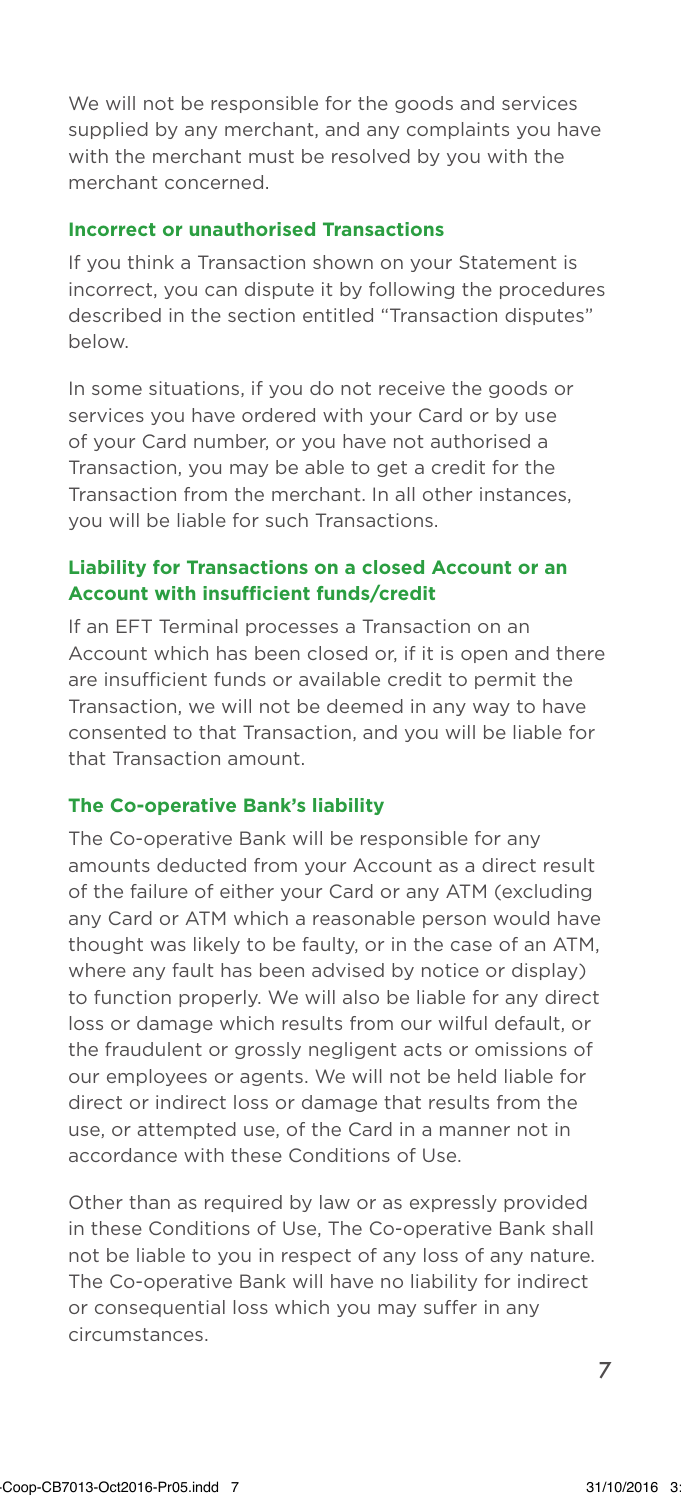#### **Acceptance and limitations**

MasterCard is accepted by banks and merchants displaying the MasterCard acceptance mark. However, we will not be held liable if any bank or merchant either refuses to accept the Card, does not follow proper authorisation procedures, or does not allow the Card to be used to purchase particular types of goods and services available from the bank or merchant.

### Transaction disputes

Where you have a dispute with a merchant regarding a Transaction, we may require you to speak to the merchant first to try to resolve the situation and provide us evidence of this. Where you cannot resolve the situation with the merchant or you believe the Transactions have occurred resulting from either unauthorised access to, or potentially fraudulent Transactions on, your Account, you will need to notify us of a disputed Transaction within the time period stated below.

You are responsible for checking your Transactions to ensure their accuracy, and advising us of any mistakes which can include, but are not limited to, incorrect, invalid or unauthorised Transactions, even if you are not at the address to which you have requested us to send Statements. If you do not notify us of a disputed Transaction within the time period stated below then the charge or record of the Transaction will remain on your Account.

If you want to dispute any Transaction recorded on your Account, you must notify us within 60 days of the Transaction occurring. You'll be required to provide us details of the Transaction you're disputing which may require you to provide evidence of your attempt to resolve the dispute with the merchant directly.

8 Once you have met the above disputed Transaction notification requirements we will investigate the matter and acknowledge your complaint within five Business Days. Failure to report the incorrect, invalid or unauthorised Transaction within 60 days will mean we cannot reverse the Transaction and you will have to pay for it.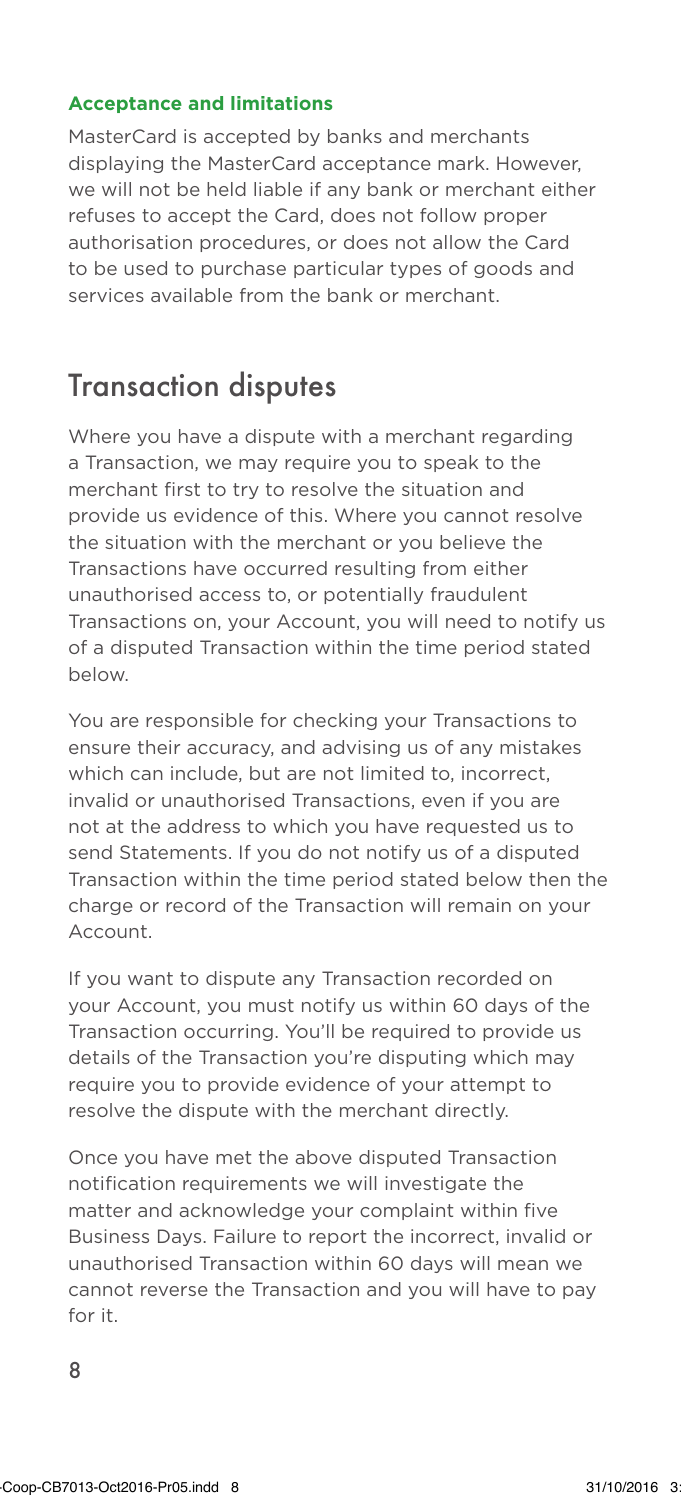Where we can establish that an error did occur (whether it was the disputed Transaction complained of, or not) it will be corrected, and you will be advised of any appropriate adjustments which will be made to your Account. If, as a result of our investigation, we believe the charge or Transaction should remain, we will contact you to inform you of our reasons and whether a Transaction dispute service fee will be charged.

If you have followed our internal complaints procedure and you are still not satisfied with the outcome of the investigation, you may refer the matter to the Banking Ombudsman. In respect of disputes between merchants and Cardholders, refer to the "Transaction requirements" section below in these Conditions of Use.

### Unforeseen hardship

If you are unable to reasonably keep up your payments or other obligations because of illness, injury, loss of employment, the end of a relationship, or other reasonable cause, please contact us as soon as possible as you may be able to make a hardship application.

To apply for a hardship variation, you need to:

- (a) Make an application in writing; and
- (b) Explain your reason(s) for the application; and
- (c) Request a postponement of the dates on which payments are due under the contract (specify the period for which you want this to apply); and

(d) Give the application to us.

There are limits on when and how often you can make a hardship application. You can find out more information:

- in person at a branch (a list of branches can be found at *co-operative bank.co.nz)*;
- by phone on **0800 554 558**; or
- online at *co-operativebank.co.nz*

Do this as soon as possible. If you leave it for too long, we may not have to consider your application.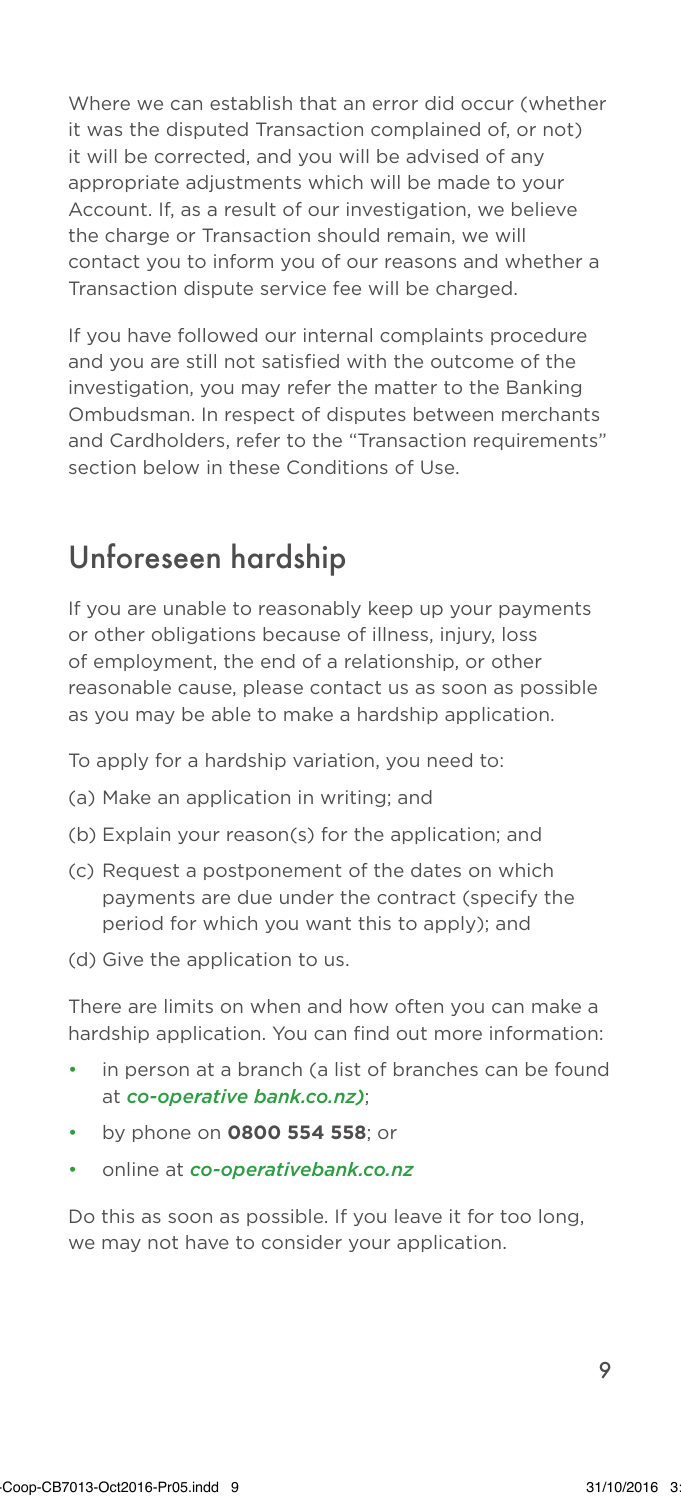### Transaction requirements

Use of your Card constitutes an irrevocable order to us, which we will rely on, and you may not stop payment of a Transaction you or an Additional Cardholder made using your Card. For example, we cannot reverse a Transaction where there is a dispute with a merchant about the quality of goods and services.

Electronic Funds Transfers will be debited against the available credit on your Account at the time of the Transaction. The value of the Transaction and any associated fees and charges will show on your Account as soon as possible after the Transaction, and debited as at the date the Transaction was made, subject to our right to vary the date of debiting due to circumstances beyond our control.

When you use your Card in an EFT Terminal, the Transaction will be processed as soon as we are notified by the party that owns or operates the EFT Terminal you used. Unless you are advised otherwise, when systems are fully operational, the Daily Transaction Limits for EFT Transactions made with your Card, subject to your available Credit Limit and available funds in your Account and any applicable limit imposed by a particular merchant, are outlined in the Key Information, Fee and Rates document:

You will be obliged to pay any amounts debited to your Account which exceed the daily EFT Transaction limits. In addition, there may be a daily limit on the number of EFT Transactions you may make using your Card. In respect of off-line funds transfers, any voucher signed or authorised by you shall be authority for us to process the Transaction to your Account. The Transaction will be processed when we receive it.

If you initiate a Transaction with your Card by mail order, telephone order or via the internet you are authorising the merchant to process an EFT Transaction or issue a sales voucher for the purchase amount, which will be debited to your Account. If you initiate a Recurring Payment Transaction (i.e. if you agree with a merchant that an amount will be debited against your Account on a regular basis), then you are liable for paying those Transaction amounts even if you close your Account.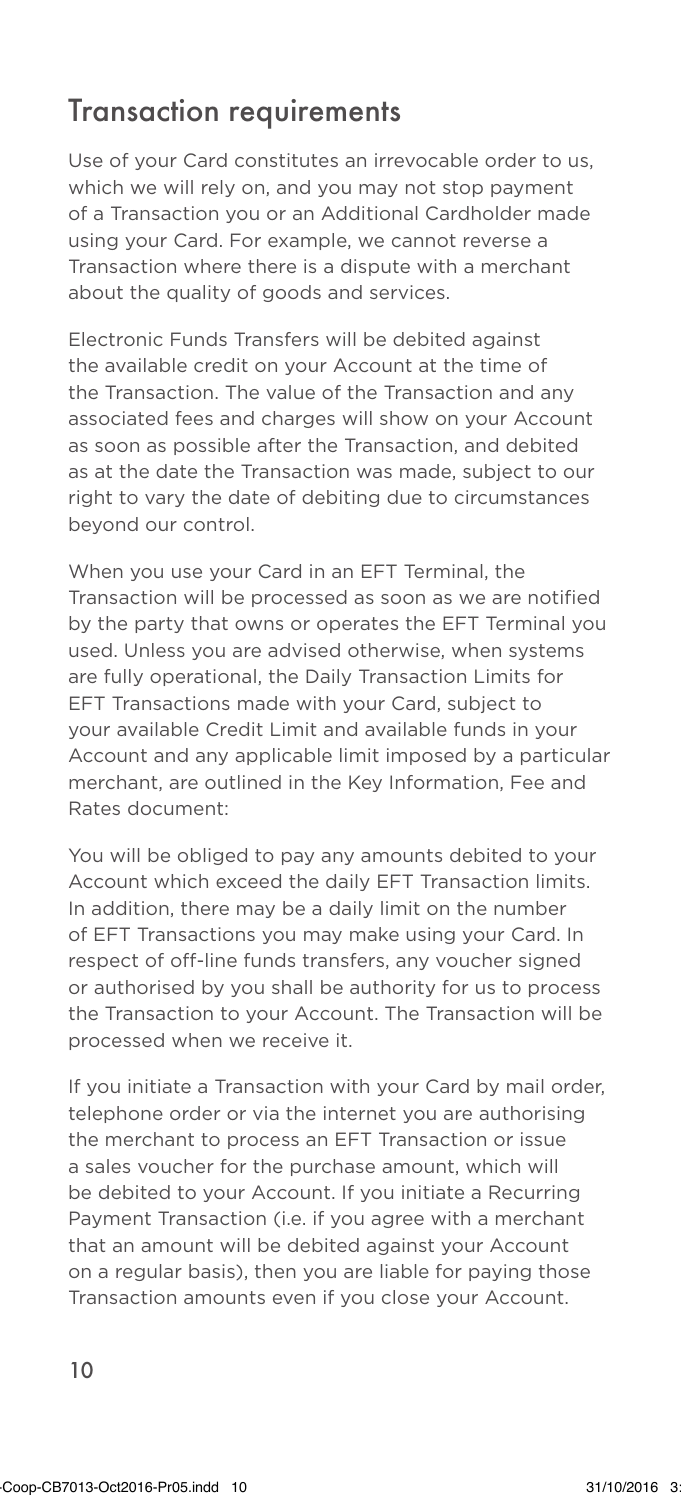The acceptance of an EFT or an off-line funds transfer is not a representation by us that you have sufficient funds in your Account to cover the transfer of funds.

If an off-line funds transfer is processed to an Account that has been closed or is open and there are insufficient funds to permit the Transaction, we will not be deemed in any way to have consented to that transfer.

You are liable for paying the Transaction amount. If you wish to dispute a Transaction on your Account, you may do so. See the section on 'Transaction disputes' in this brochure.

### Card acceptance and limitations

In New Zealand, your Card will be accepted in any electronic funds device or by any merchant displaying the MasterCard symbol. Overseas, the Card will be accepted by banks and merchants displaying the MasterCard symbol and at any electronic funds device displaying the MasterCard symbol. However, we will not be held liable if any bank or merchant either refuses to accept the Card, or will not allow the Card to be used to purchase particular types of goods and services available at the premises. We will not be responsible for the goods and services supplied by any merchant. Any complaints you have with the merchant must be resolved by you. The use of your Card for foreign currency Transactions may be subject to exchange controls or other government requirements.

### Foreign currency conversion

are available at *co-operative bank.co.nz* or in our fees<br>. MasterCard processes and converts into New Zealand Dollars, Cash Advances, purchases and/or charges made in foreign currencies at the rate(s) of exchange fixed by MasterCard. Transactions made in United States and Australian Dollars are converted directly into New Zealand Dollars. MasterCard converts Transactions made in any other foreign currency into United States Dollars before converting them into New Zealand Dollars. A foreign currency fee will be charged by us on any such foreign currency Transaction. Details of this fee brochure available at any Co-operative branch.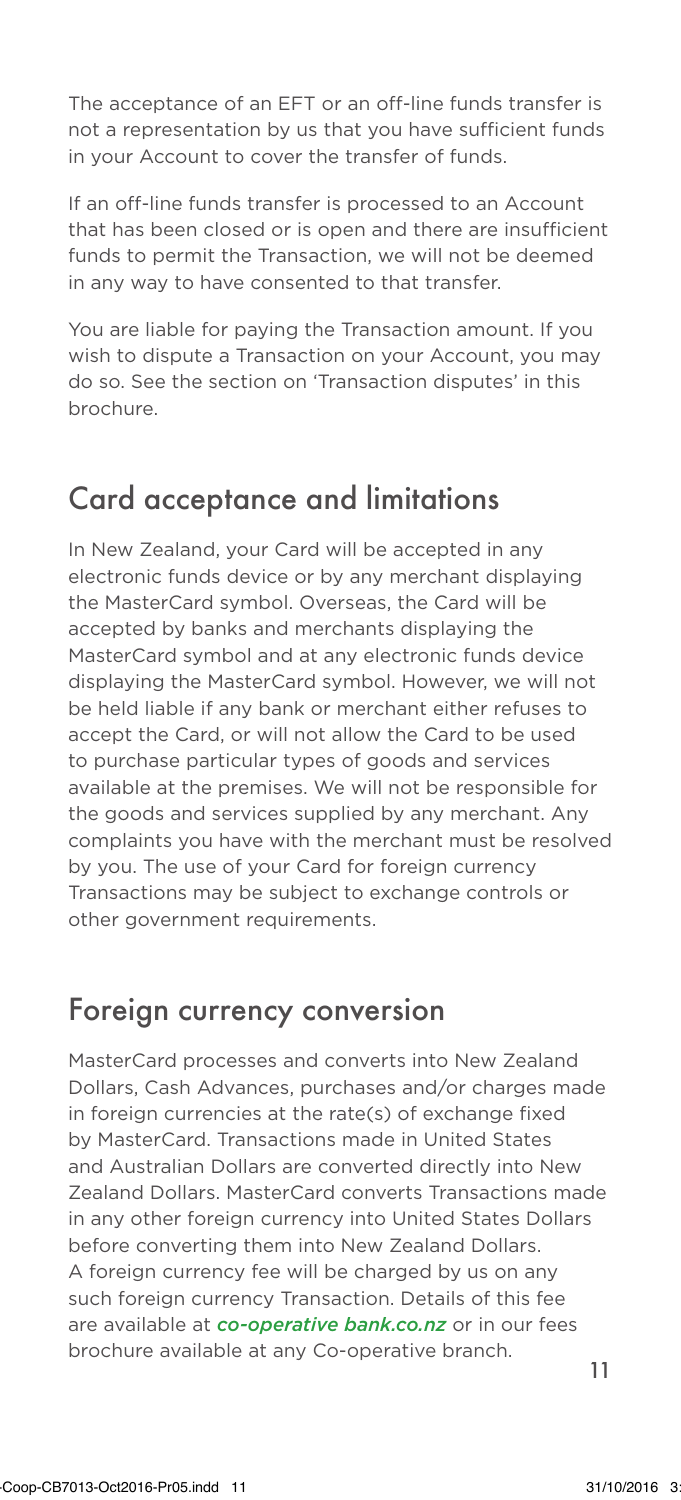In the case of refunds, all currency conversion charges incurred on the original debit Transaction are refunded and credited to your Account. There may be differences between the original charge and the refund due to changes in the exchange rate since the time of the original purchase.

### Contactless Transactions

Your Card has contactless payment technology built in. Contactless payments are available at terminals where you see the contactless logo.

You may be required to enter your PIN or sign to use your Card for Contactless Transactions over certain Transaction limits. For New Zealand, the Transaction limits can be found at mastercard.co.nz. Different limits apply overseas and we have no control over these limits. Go to the MasterCard website for the country you are visit to find the specific Contactless Transaction limits for that country.

### Security interest

Unless expressly disclosed to you, no security interest is taken in connection with your Account.

### Additional Cardholders

At your request, we may (but are not required to) issue an additional Card on your Account to any person nominated by you and approved by us who is over the age of 16. The additional Card must carry the nominated person's signature. It may be used by that person on your Account(s) in every respect as if it were your Card and the Additional Cardholder will be able to view all Transactions made on the Account in internet and mobile banking services. However, you are liable for all Transactions carried out by that person, (i.e. you will be bound by the use of any additional Card by the Additional Cardholder) as if you had used it personally.

The Additional Cardholder must comply with all of the obligations in these Conditions of Use that are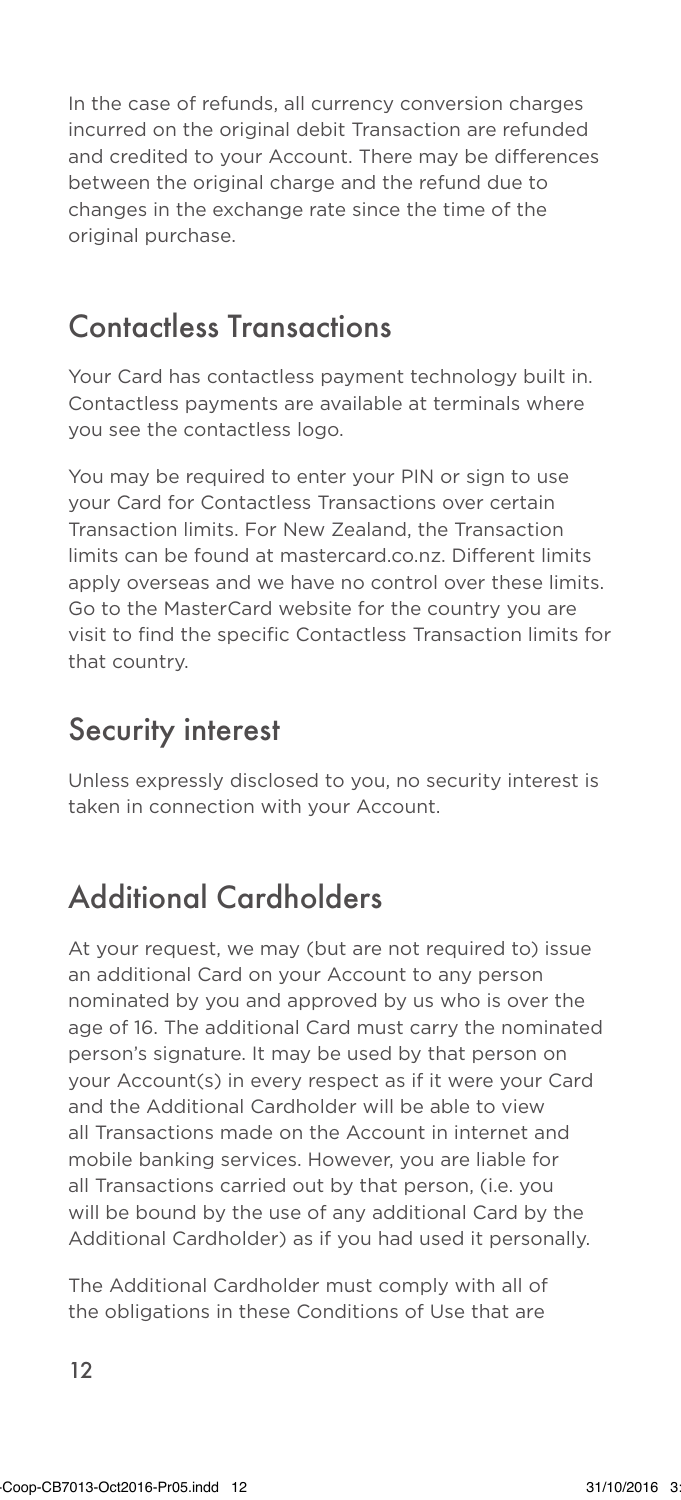capable of applying to them. You are responsible for notifying the Additional Cardholder of the applicable Conditions of Use. The Additional Cardholder cannot request changes to your Account or the terms of use of your Card.

### Monthly Account Statements

We will allocate you a monthly date for the issue of Statements. We will post the Statement in internet banking, at that date:

- if there are any amounts outstanding on your Account; or
- any new Transactions have been debited or credited to your Account(s) since the end of the previous Statement Period.

Your Statement will include your Statement Period, your closing balance, your Payment Due Date and your transactions posted for the Statement Period.

### When interest is charged

#### **Interest on Purchases**

If you pay your Statement Closing Balance in full by the Payment Due Date, you will not be charged interest on the purchases listed in that Statement.

Otherwise, you will be charged interest on the daily balance of the purchases in that or any prior Statement, from the date of the Transaction until payment of that purchase is made in full.

Purchases since that the end of the most recent Statement Period will be included in your next **Statement** 

#### **Interest on Cash Advances**

Unless we agree otherwise, you will be charged interest on the daily balance of the Cash Advances in that or any prior Statement, from the date of the Transaction until you pay that amount in full.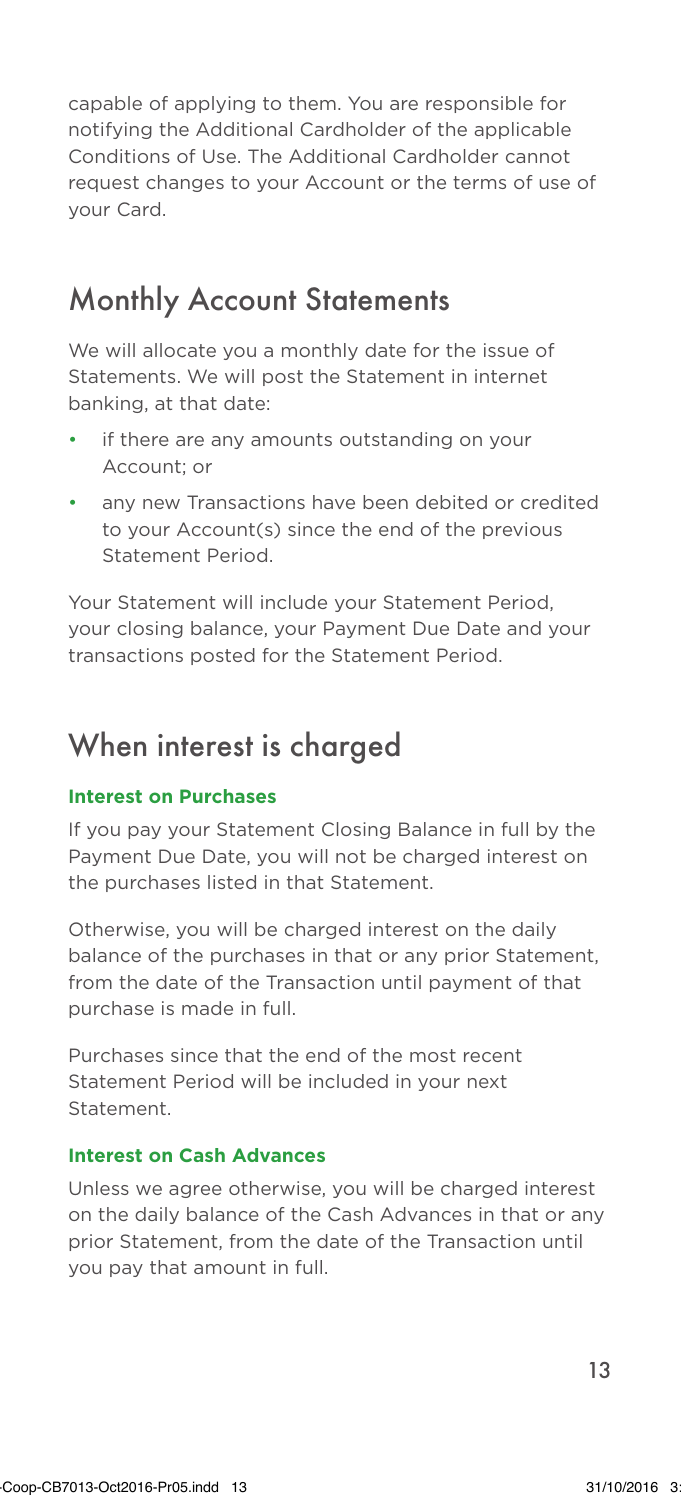#### **Interest on Balances transferred from non-Co-operative Bank accounts.**

You will be charged interest on the daily balance of the unpaid balances transferred from accounts at other institutions in that or any prior Statement, from the date of transfer until paid in full. Any such balance(s) will, if it is transferred when you open your Account(s) with us, form a part of the Initial Unpaid Balance for the relevant Account(s).

#### **Interest on fees and charges**

- Cash Advance fees: You will be charged interest on each Cash Advance fee in that or any prior Statement, from the date of the Transaction for which the fee is charged until you pay that fee in full.
- Other fees and charges: If you pay your Statement Closing Balance in full by the Payment Due Date, you will not be charged interest on any other fees or charges included in that Statement Closing Balance. Otherwise, you will be charged interest on the daily balance of such fees and charges in that or any prior Statement from the date they are incurred until the date each is paid in full.

#### **Interest on unpaid interest**

Any unpaid interest on your Account will itself bear interest on its daily balance from the date it is charged to your Account until it is paid in full.

#### **Balances transferred from other Co-operative Bank Card Accounts**

The interest terms set out above will apply to any unpaid balance you transfer to the Account(s) from another Co-operative Bank Card Account, in the same way as if the Transactions included in the transferred balance had been made under the Account(s). The details for the transferred Transactions will be shown in the Statements we issued you relating to the account from which the transfer was made. We will provide you with a separate Statement showing Transactions included in that balance which were made since the date of your last Statement.

#### **How is interest calculated?**

interest rate by 365. Interest charges are calculated multiplying the unpaid balance at the end of the day by a daily interest rate. The daily interest rate is calculated by dividing the annual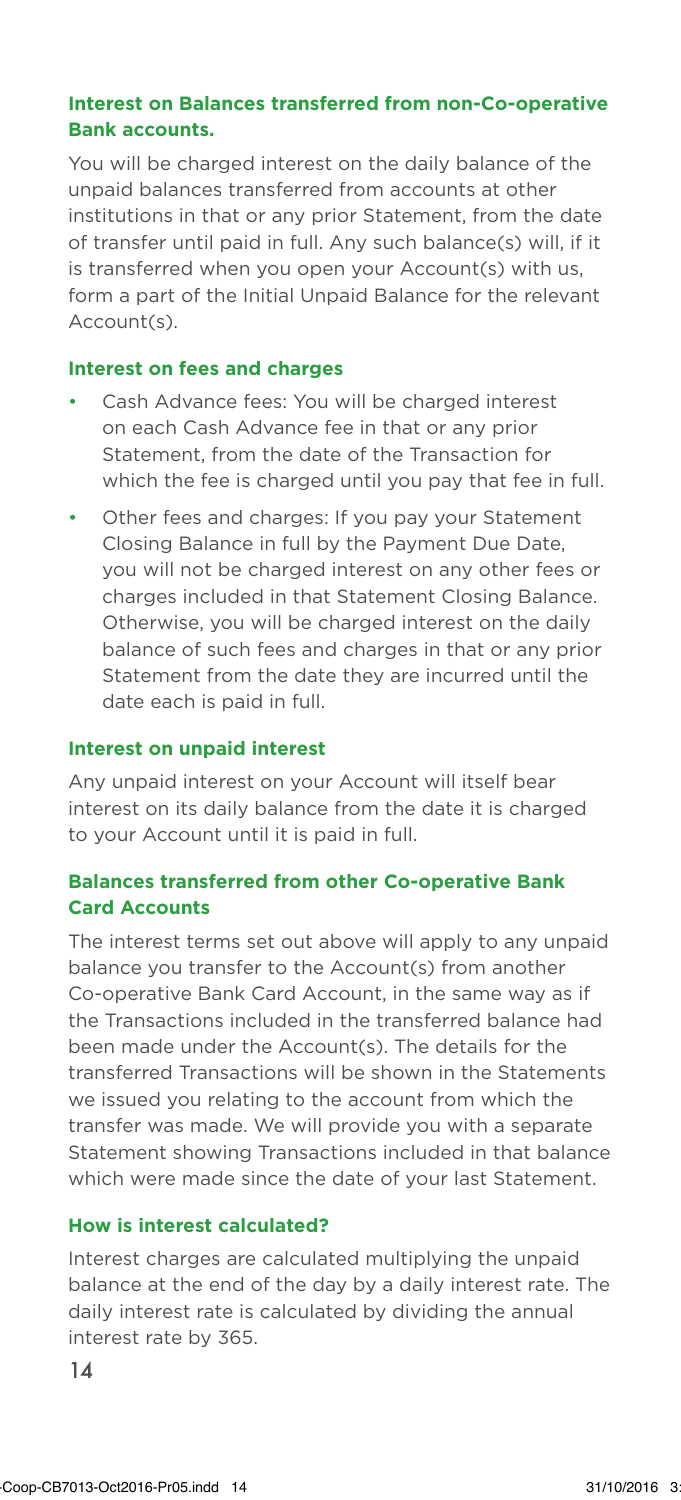#### **When is interest debited?**

Interest which accrues on your Account will be debited to your Account at the end of the last day of your Statement Period.

#### **Interest rates**

Unless otherwise specified in a special offer:

- the interest rate for purchases and charges will apply to all purchases and charges (other than Cash Advance fees), balances transferred from another institution, and interest accrued thereon, including purchases and charges (other than Cash Advance fees) transferred from another Co-operative Bank Card Account and interest accrued.
- the interest rate for Cash Advances will apply to all Cash Advances and Cash Advance fees (including those transferred from another Co-operative Bank Card Account), and interest accrued.
- from time to time we may offer promotional interest rates for certain transactions for specified period(s). Standard interest rates will apply to the unpaid (outstanding) balance of any such purchases when the term of the promotional interest rate expires.

The applicable interest rates are shown on your Statements and are available at co-operativebank.co.nz. Interest rates are subject to change from time to time. Interest is not paid on any credit balances.

### **Payments**

Payments to your Account(s) can ONLY be made by electronic funds transfer such as direct credit, automatic payment, or direct debit. Cash and/or cheque payments will NOT be accepted.

Payments can also be made:

- 1) by completing a Direct Debit Authority and choosing either the pay in full or minimum payment option.
- 2) from another Co-operative Bank account using online or mobile banking.
- 3) from another New Zealand registered bank by searching "Co-operative Bank Fair Rate" under the Bill Payees list.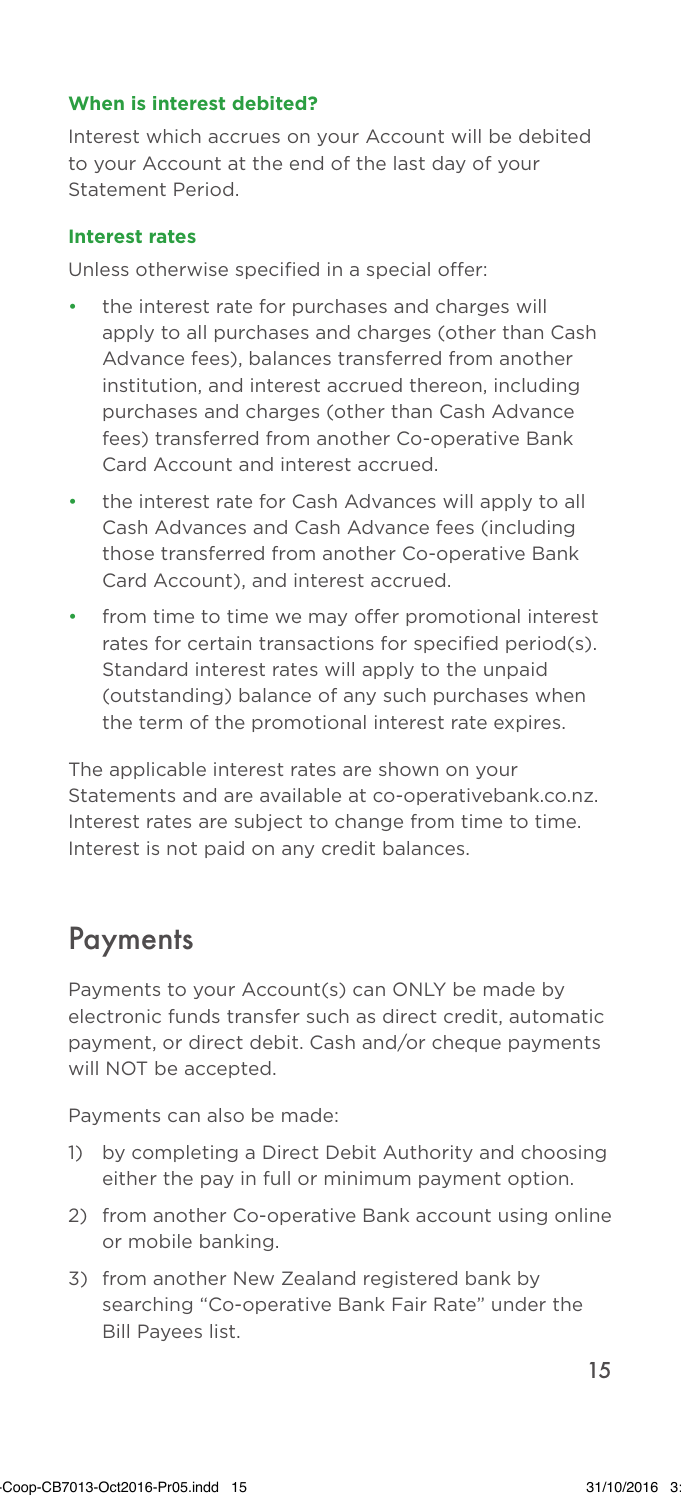Further information regarding methods of making payment is outlined at co-operativebank.co.nz.

Once a payment is made to your Account, this will reduce the daily Account Balance on which interest is charged.

Credits to your Account such as retail credits or refunds are not regarded as payments, so cannot be deducted from your required Minimum Payment amount. However, these will reduce the daily Account Balance on which interest is calculated from the day on which they are received.

#### **Application of payments**

Payments you make to your Account will be applied by us first to any fees, premiums and interest that has been charged to your Account, then to amounts you owe on the Account incurring the highest interest rate, before being applied to amounts you owe on the Account incurring any lower interest rates (eg promotional or balance transfer interest rates that may be offered from time to time).

#### **Effective date of payment and availability of credit**

Payments made from a Co-operative Bank account to your credit card Account using online or mobile banking will increase your Credit Limit immediately.

Payments made from a Co-operative Bank account or any other New Zealand bank account to your credit card Account will typically appear as a transaction the second Business Day, but up to three Business Days, after the date on which the payment was made.

All payments we receive will be credited to your Account Balance as at the date the transaction was made.

#### **Minimum Payments**

You are required to pay at least the Minimum Payment by the Payment Due Date. You may pay any amount you wish, provided that it equals or exceeds the Minimum Payment. The Minimum Payment is the amount defined in our Key Information, Fees and Rates document, rounded to full dollars, plus:

any amount shown as overdue, plus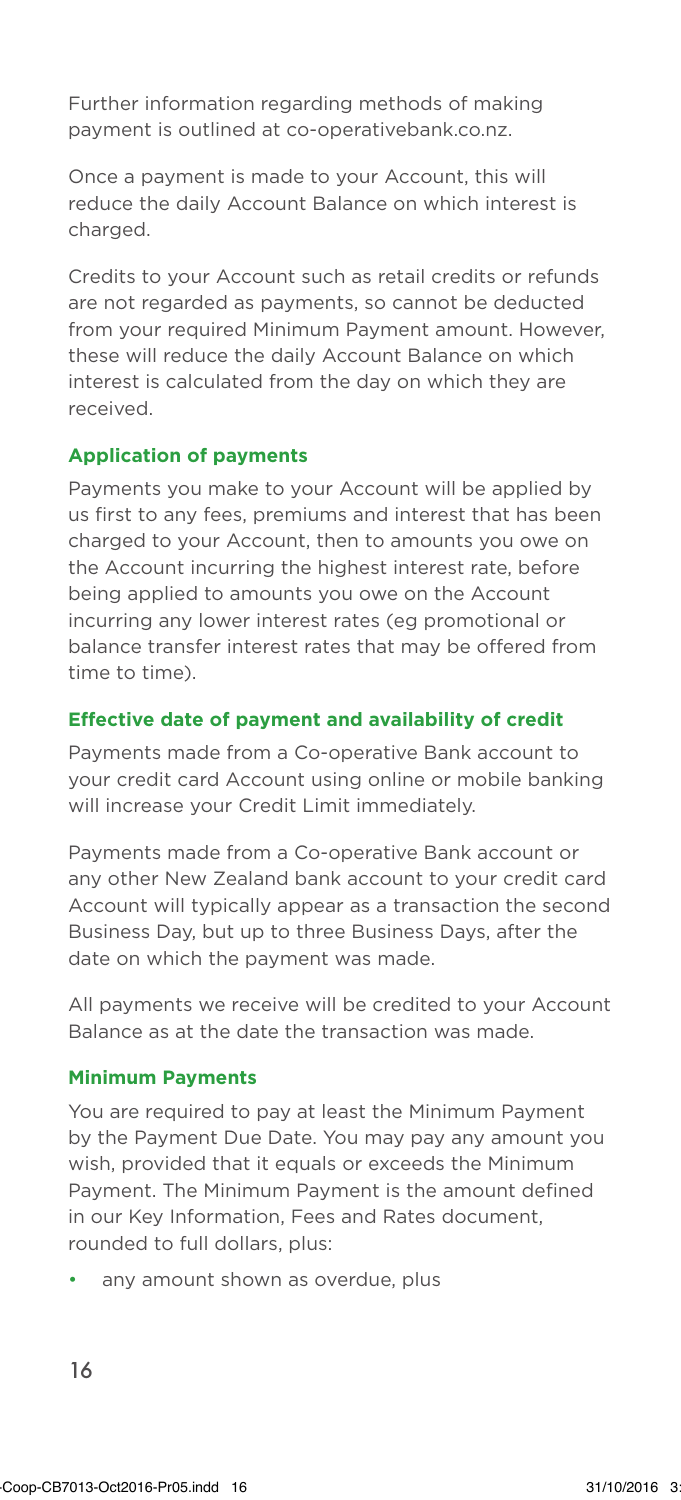- any amount required to reduce the Account Balance below the Credit Limit, or
- any other amounts as agreed upon from time to time between you and The Co-operative Bank.

If you do not pay the Minimum Payment in full when due, you may incur additional charges and you may not be able to use your Card until the Minimum Payment is made.

If you make only the Minimum Payment each month, you will pay more interest and it will take you longer to pay off your balance. Visit sorted.org.nz/creditcards to calculate how you can pay off your unpaid balance(s) of your Account(s) faster and pay less in interest.

Any overdue amount or amount over your Credit Limit on your Account is payable immediately. You are obliged to pay the Minimum Payment each month even if you do not receive a Statement. The Minimum Payment and Account Balance may be obtained from any of our branches, by visiting online banking or by calling us on **0800 554 558**.

#### **Unpaid amounts and our right of set off**

If you have any money in any account with The Cooperative Bank, we may use the credit balance in any such account either to pay off or contribute to the unpaid Minimum Payment owing on your Account, or if your Account has been cancelled, to pay off the balance owing on that Account. For this purpose:

- money may be transferred from one account to another and applied to payment of any amount owing on your Account,
- any number of accounts, including your Account, may be treated as one,
- money in one currency may be used to buy money in another currency, and
- term investments may be broken.

We may do this without prior notice, in any order and as often as necessary. We may also apply money from any joint account you operate.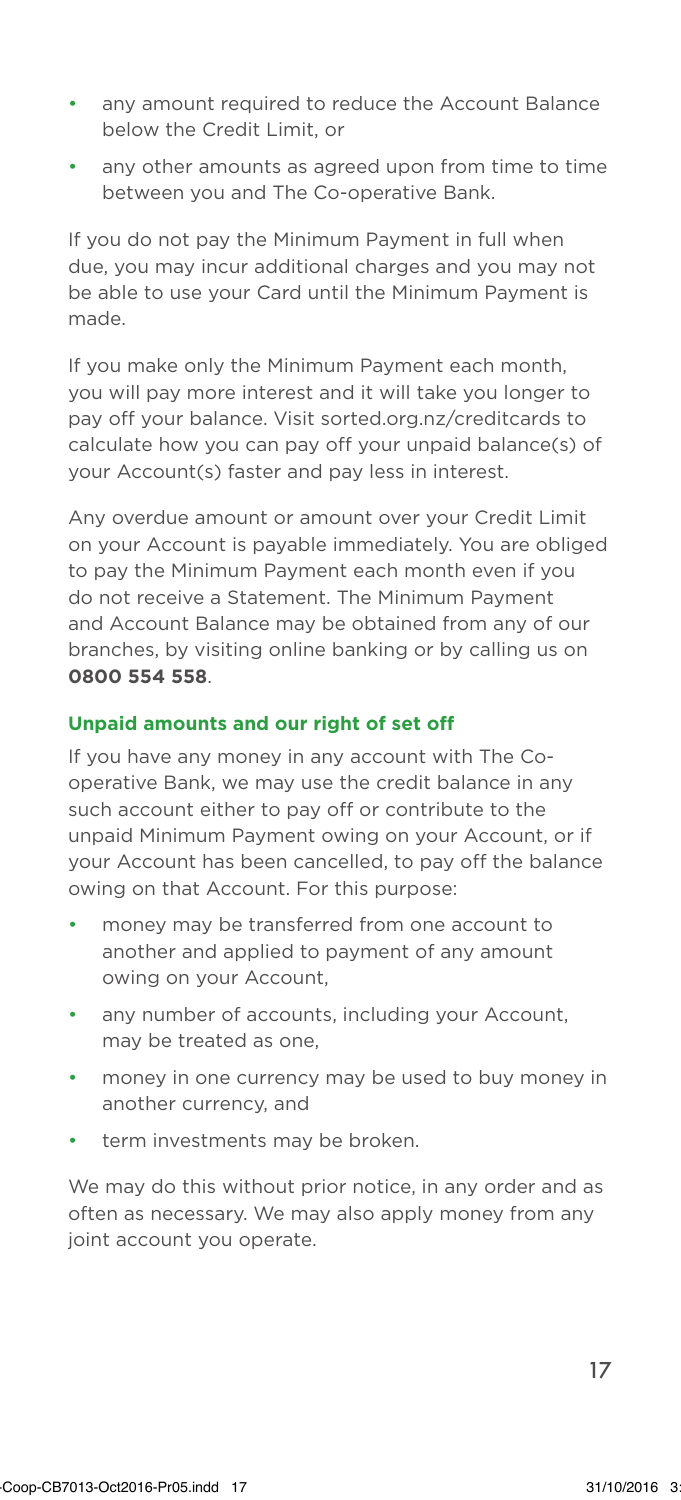### Fees and Charaes

Fees and charges may be imposed by us and may be changed, and new ones introduced, from time to time. Fees and charges will be debited to your Account. Those fees and charges may include:

- an urgent application fee if you ask us to urgently process your Card application,
- an Account Fee for maintaining your Account. This Account fee is higher if you have one or more Cards held by Additional Cardholder(s) on the Account. This charge will be debited to your Account annually or half-yearly in advance,
- a Cash Advance Fee, if you make a Cash Advance,
- a Late Payment Fee, which may be charged if you do not make at least the Minimum Payment as shown on the monthly Statement before the Payment Due date,
- a Card Replacement Fee (if your card is lost, stolen or damaged or becomes faulty),
- a Foreign Currency Conversion Fees, if you make a purchase or cash withdrawal (which may include any fees or charges debited by a third party) in a foreign currency,
- if you require a Card to be sent urgently or overseas, courier/freight charges,
- if you dispute any Transactions, a Disputed Transaction Handling Fee, Copy of Statement Fee and sales voucher copy charges (as applicable),
- demand notice charges, where demand is made upon you for overdue amounts,
- costs and expenses incurred by us in collecting Cards and/or payments.

#### **Unpaid money - agency collection charges**

Co-operative Bank in relation to recovery of the Account In addition to the costs and expenses set out above, if at any time your Account Balance is not paid in accordance with these Conditions of Use, we may refer the Account Balance to a collection agency for recovery. You agree to reimburse The Co-operative Bank on demand on a full indemnity basis for all collection agency and legal costs and expenses (including GST) incurred by The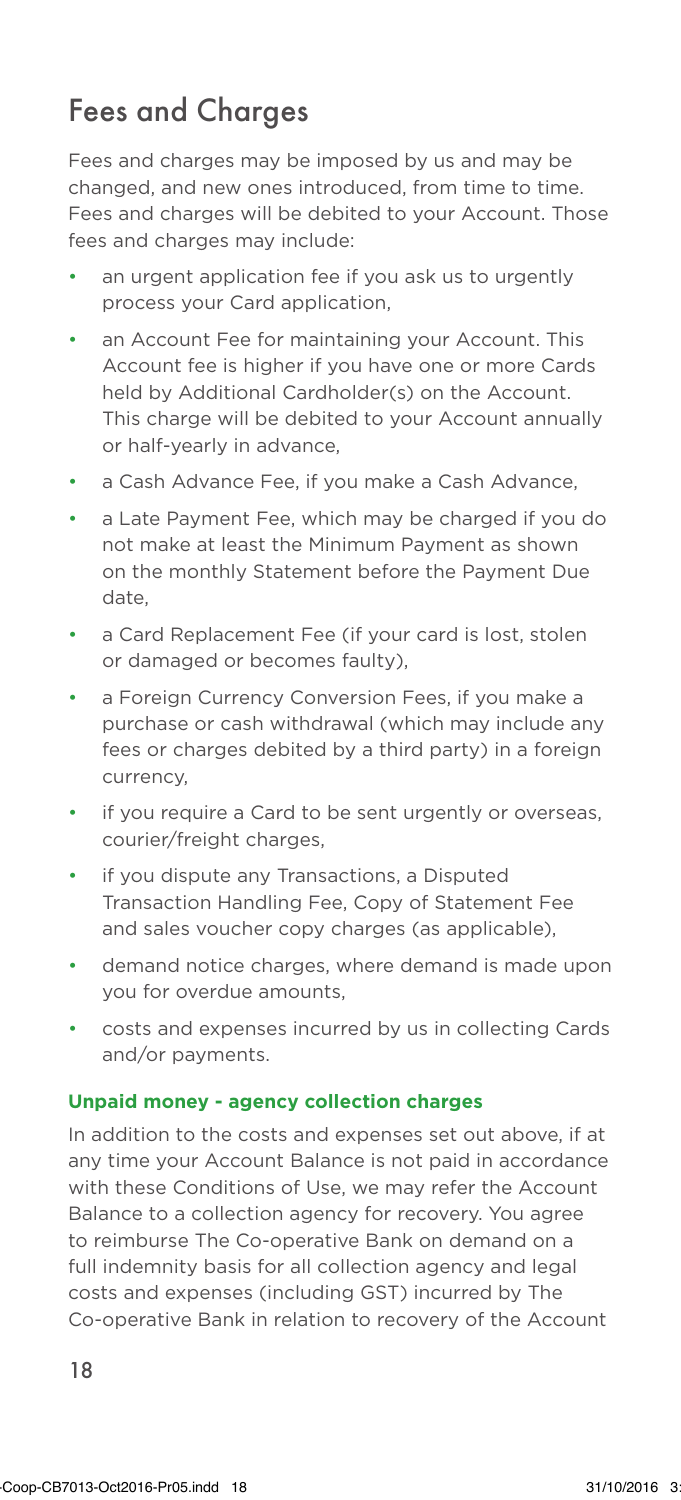Balance and/or Card, and these costs and expenses will be debited from your Account. You also agree to pay any collection agency costs and expenses (including GST) charged to you by the agency.

For more details regarding our fees and charges see our Key Information, Fees and Rates document at any Co-operative Bank branch, online at co-operativecbank. co.nz or call us on **0800 554 558**.

### Anti-money laundering and financing of terrorism

We are not obliged to do or omit to do anything if it would, or might in our reasonable opinion, constitute a breach of any law or economic or trade sanctions or regulations applicable to us, including without limitation the Financial Transactions Reporting Act 1996, the Terrorism Suppression Act 2002, the Anti-Money Laundering and Countering Financing of Terrorism Act 2009, the United Nations Act 1946, and any regulations made under those pieces of legislation.

You must provide any information and documents that are within your, or any Additional Cardholder's, possession, custody or control reasonably required by us in order for us to manage our anti-money laundering and counter terrorism-financing obligations and to comply with any laws. If you do not provide us with this information in the manner and timeframe specified by us, you agree that we may, without notice, refuse to establish a business relationship with you, delay, block, and stop or refuse to process any Transaction, or terminate your business relationship with us.

If we form the view that we are required to disclose information related to or connected with any Account to any person in order to comply with any laws, to the extent permitted by law, such disclosure will not breach any duty of confidentiality owed by us to you or any Additional Cardholder.

we are required to do so under any law or economic or<br>trade sanction by any country We may at our absolute discretion and without incurring any liability, terminate any Account and any other agreement between you and us where we determine trade sanction by any country.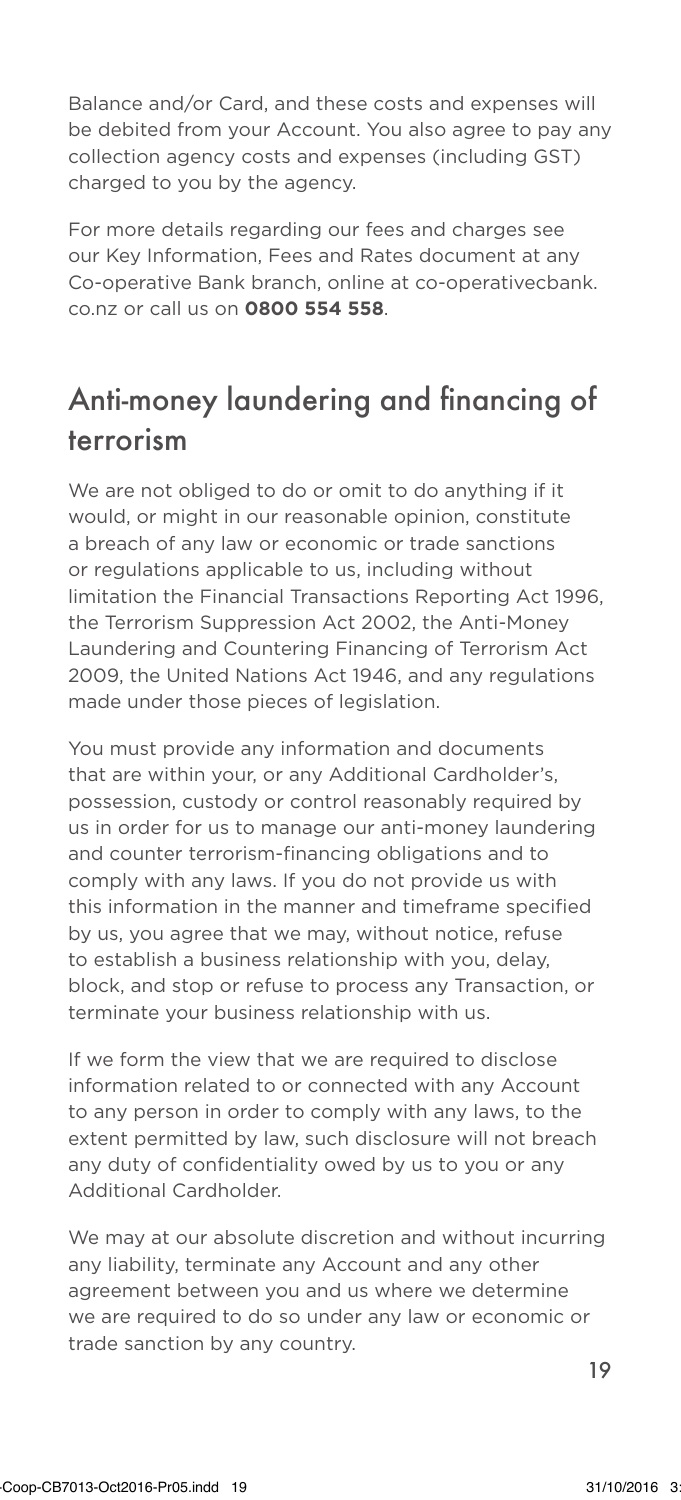We may, without incurring any liability, delay, block, stop or refuse to process any Transaction where we are required to do so under any law or economic or trade sanction by any country.

You acknowledge and warrant that, unless you have disclosed to us that you and any Additional Cardholder are acting in a trustee capacity or on behalf of another party, you and any Additional Cardholder(s) are acting solely on your own or their own behalf when you open, or operate an account or service with us, or any Transaction is undertaken.

### Terms and conditions set by third parties

In addition to these Conditions of Use, the use of your Card in an EFT Terminal is subject to the conditions imposed from time to time by other financial institutions who are parties to any EFT system.

Any service benefit(s) that are associated with the use of your Card which are provided by a third party supplier may be withdrawn by The Co-operative Bank at any time in the event that the Co-operative Bank no longer receives the service benefit(s) offered.

### Cancellation or reduction of Credit Limit

You may cancel your Card at any time by notifying us in writing, cutting it in half and disposing of it.

If you cancel your Account, you must immediately pay the outstanding Account Balance (including all interest) and any reasonable costs incurred by us in collecting payment. Credit charges and interest will continue to accrue until payment of the outstanding Account Balance has been made.

The Co-operative Bank may cancel your Card or reduce your Credit Limit at any time without prior notice. Examples of when we may exercise these rights include if:

• you do not pay an amount when it is due in accordance with these Conditions of Use;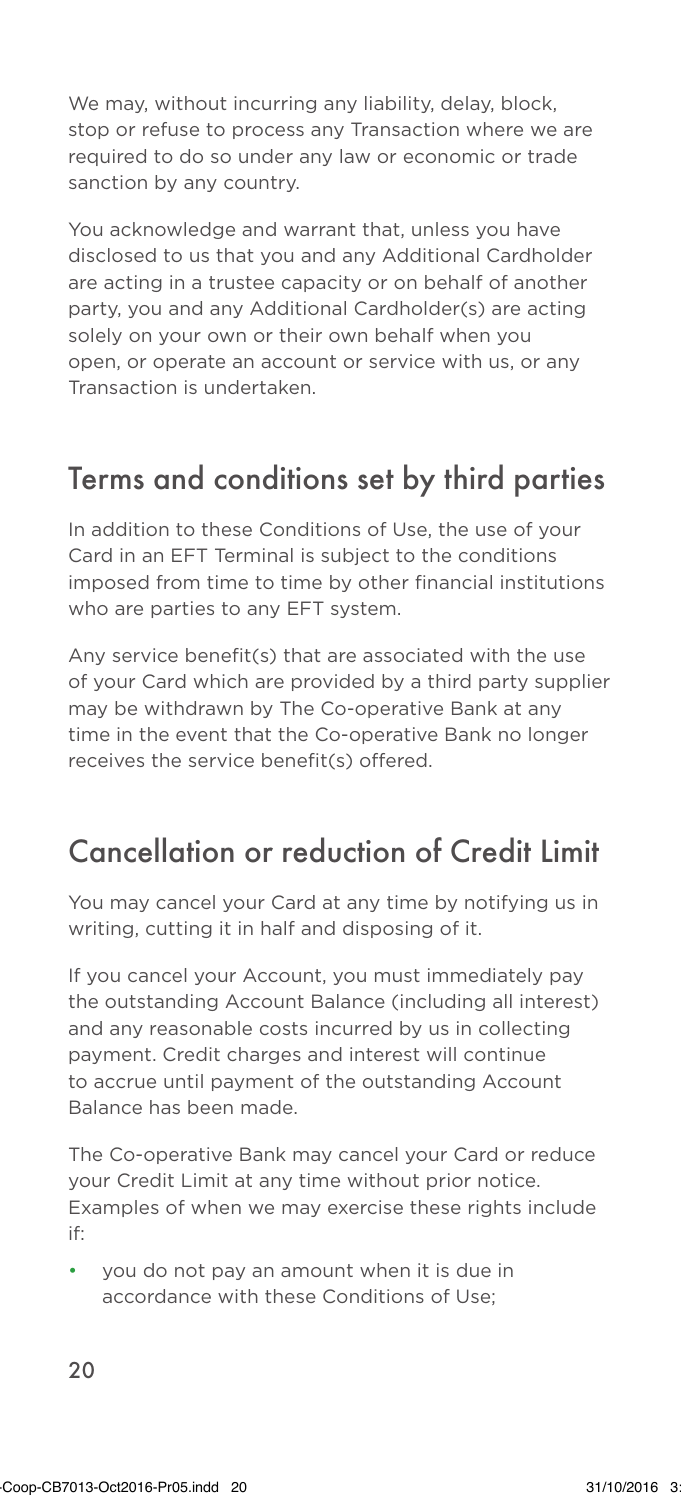- we are required to do so in order to comply with a court order or other legal or regulatory obligation;
- we believe that use of the Card or Account may cause loss to you or to The Co-operative Bank; or
- we have reason to believe that you or any Additional Cardholder have operated your Card fraudulently or negligently, or in any manner in contravention of these Conditions of Use;
- we have reason to believe that your financial position has changed or is anticipated to change;

We may also change your Card to another scheme or branded Card at any time and, where we consider it necessary or appropriate, cancel the Card that your new Card replaces.

If you are notified that your Card has been cancelled, you are required to cut it in half and dispose of it and immediately pay the outstanding Account Balance and any reasonable costs incurred by us in collecting payment.

Proof of posting a letter to your last known address or emailing your last known email address notifying you of the cancellation of your Card will be proof of notification.

### What to do if you have a complaint

If you have a problem, concern, or complaint about service you've experienced with us, first contact the person you've been dealing with. We'll attempt to resolve the issue and will be able to provide you with a copy of The Co-operative Bank problem resolution document. If the complaint can't be resolved, ask to speak to the Branch Manager who will ensure the resolution process is followed.

If you still feel the resolution process is not being followed, contact The Co-operative Bank Customer Experience Manager writing to PO Box 54, Wellington 6140 or email complimentscomplaints@cooperativebank.co.nz.

If our internal complaints scheme does not reach a satisfactory conclusion, you can contact the Banking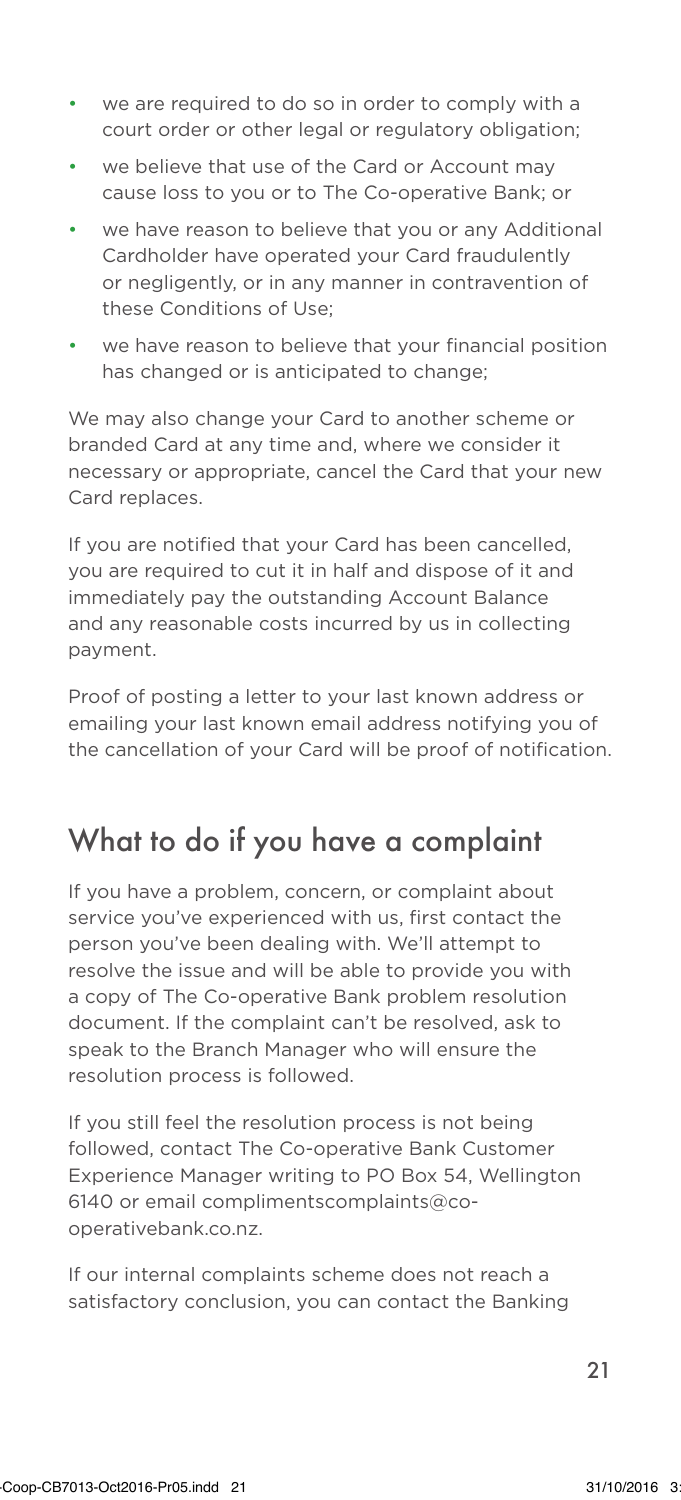Ombudsman Scheme (BOS). This service is free, and will assist each of us in achieving a resolution. Contact the Office of the Banking Ombudsman at:

Freepost 218002 PO Box 25327 Featherston Street Wellington 6146

Phone: **0800 805 950**

Email: *help@bankomb.org.nz*

Website: *bankomb.org.nz*

### **Privacy**

The Co-operative Bank takes the privacy of customer information seriously, understanding the need to safeguard customer information and provide privacy and security of personal and financial information.

We may use information about you or any Additional Cardholder to maintain your relationship with The Co-operative Bank and provide you with information about products or services that The Co-operative Bank believes you or any Additional Cardholder may be interested in. If you decide you don't want to receive product information from us, please let us know. You and any Additional Cardholder have the right to access and correct personal information held by The Co-operative Bank that relates to you or the Additional Cardholder (as the case may be) by contacting your local branch or The Co-operative Bank Privacy Officer at The Co-operative Bank Head Office.

We may be required to release your or any Additional Cardholder's personal information to law enforcement authorities, the courts or government agencies either in New Zealand or in some circumstances overseas. We will release the personal information in these situations if we are required by law to release it. We may not be allowed to tell you or the Additional Cardholder if we do give out information about either of you.

We may also (and you and any Additional Cardholder authorise us to) provide credit information (as defined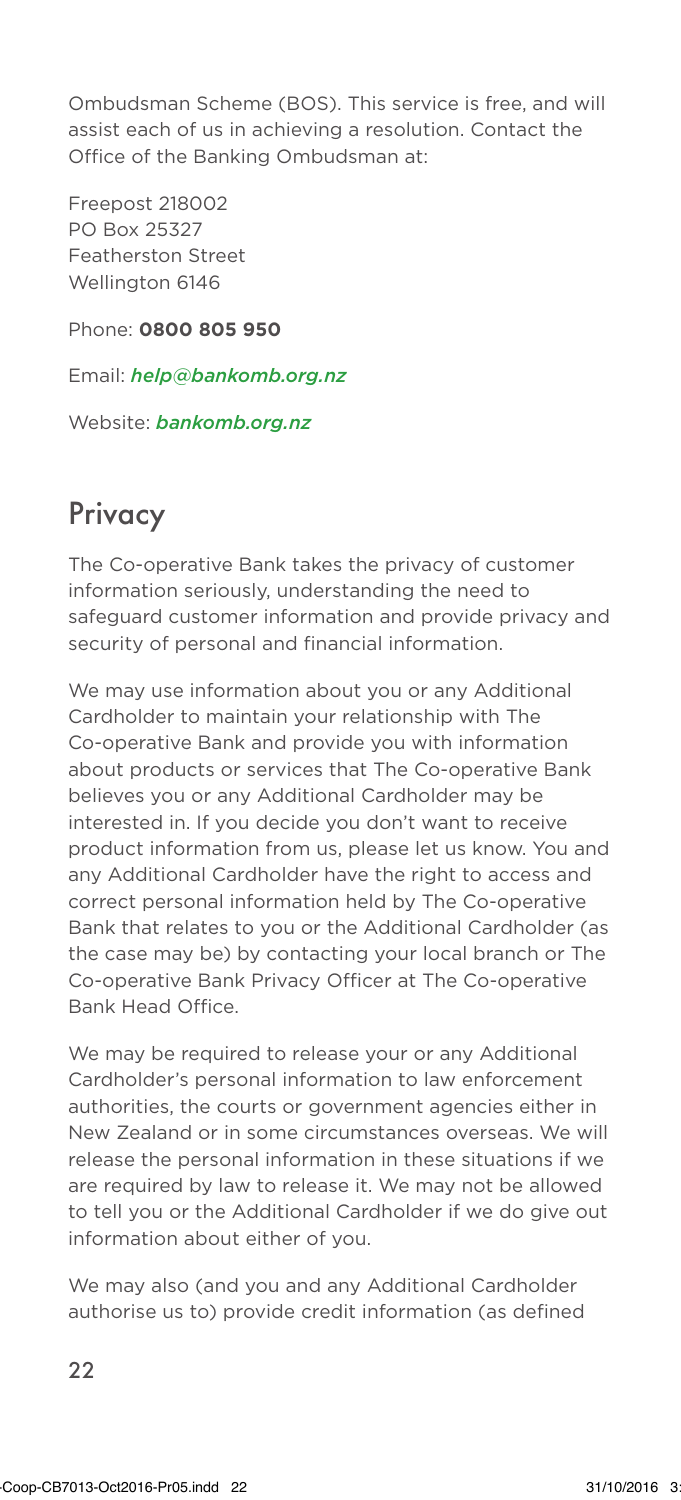in the Credit Reporting Privacy Code 2004) about you to (a) credit reporter(s), to enable them to provide credit reporting services (which may involve them providing that credit information to other parties). You and any Additional Cardholder also authorise us to obtain, from time to time, from any credit reporter(s) a credit report(s) about you or any existing or proposed Additional Cardholder (to enable us to consider any applications(s) you make to us and to conduct any relationship(s) we may have).

On behalf of The Co-operative Bank, Westpac New Zealand Limited ("Westpac") provides certain services relating to the Card, including a fraud monitoring service in relation to your Card. You consent, and any Additional Cardholder consents, to us providing Westpac (or their contractors) with, and to Westpac (or their contractors) holding and using, personal information about you and any Additional Cardholder to enable them to provide these services, and to Westpac communicating with you and any Additional Cardholder directly if and when required concerning the screening, detection and investigation of any unauthorised access to, or potentially fraudulent Transactions on your Account.

Co-operative Bank offers Credit Card Repayment Insurance which is a product provided and underwritten by Sovereign Assurance Company Limited ("Sovereign"). You, and if necessary any Additional Cardholder(s), consent to us providing Sovereign (or their contractors) with, and to Sovereign (or their contractors) holding and using, personal information about you and any Additional Cardholder(s) to enable them to provide Credit Card Repayment Insurance, and to Sovereign communicating with you and, if necessary, any Additional Cardholder(s), to operate the product or complete a claim application.

### Variation of Conditions of Use

We may change these Conditions of Use at any time. Examples of when we may exercise this right include:

- if The Co-operative Bank's legal or regulatory requirements change;
- to allow us to respond to market changes;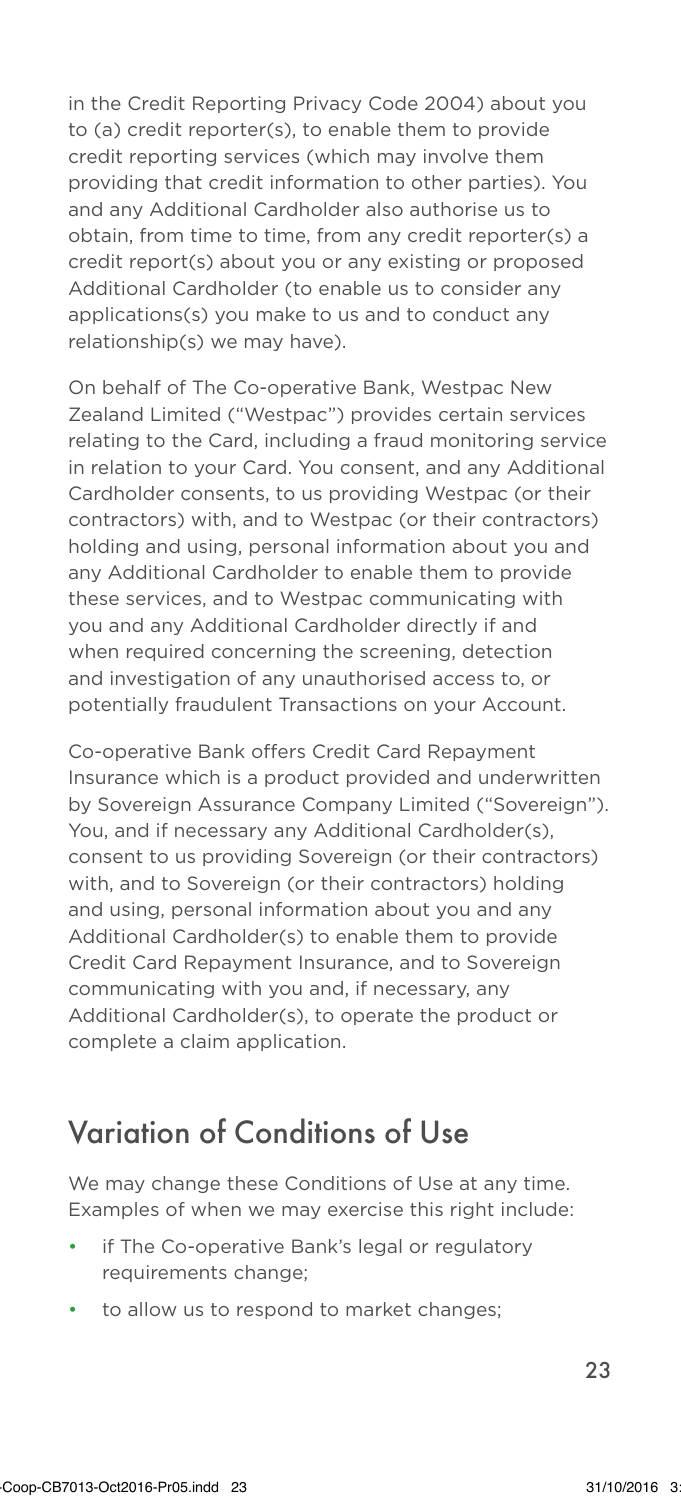- to reflect improvements to the product and/or service; or
- to enable changes that are reasonably necessary for our other legitimate business purposes.

We will communicate these changes in at least one of the following ways:

- by direct communication;
- by displaying information in our branches;
- by notice in the media (including public notices);
- by notice on our website; or
- by any electronic banking channel used by you.

Notice of any changes will be given at least 14 days in advance of their coming into effect in accordance with the Code of Banking Practice. The Code of Banking Practice is available at any Co-operative Bank branch or online at nzba.org.nz. The exercise of any power to vary an interest rate or fee is not a change to these Conditions of Use for the purposes of this clause.

### Exercise of The Co-operative Bank's discretion

When we exercise discretion under these Conditions of Use we will do so in a reasonable and consistent way. We have provided some examples in this document of when we may exercise a discretion.

### General

**Acceptance of phone, fax, e-mail and written instructions:** We may accept, at our discretion, instructions about your Account by phone, fax, email or written request.

 $\mathbb{R}^2$ We can refuse to act on any phone, fax, email or written instructions in whole or in part for any reason. We may delay acting on any phone, fax, email or written instructions in whole or in part until we get confirmation of the instructions either through phone ID confirmation or by other means.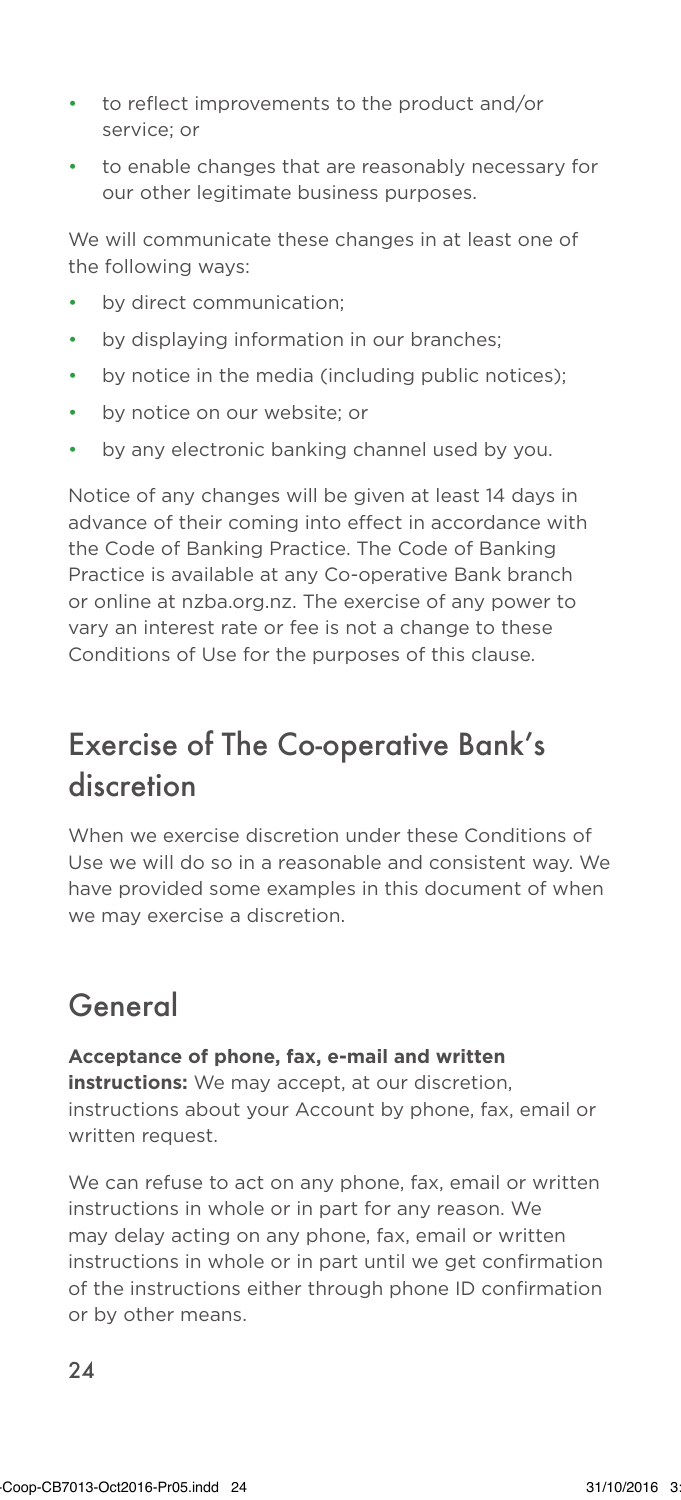**No Warranties:** Subject only to the application of the mandatory warranties and conditions in the Consumer Guarantees Act 1993 (and any other applicable law), all representations, warranties, and conditions concerning the goods and services provided under these Conditions of Use, whether statutory, express or implied, are excluded.

**Assignment:** We can assign or transfer any of our rights and obligations and interests under the Card Agreement to anyone we choose. If we choose to do this, you agree that we do not, unless we are bound by a law to do so, have to tell you. The person to whom we have assigned or transferred the Card Agreement can exercise our rights under the Card Agreement and you and any Additional Cardholder acknowledge that we can share the information that we have about you and the Additional Cardholder, your Card Agreement and other agreements between us, to allow the assignment or transfer to happen.

**Deeming of receipt of notices:** If we send you a letter or notice, you will be considered for the purposes of these Conditions of Use to have received it on the day we gave it to you, posted it to you, sent you an e-mail or made it available for you to access on a website. If we are writing to you to ask you to make a payment or repayment in accordance with these Conditions of Use, you will be considered for the purposes of these Conditions of Use to have received the letter or notice three Business Days after the day on which it was sent.

**Delay in exercising rights, and waiver:** We do not have to take action or use any rights under these Conditions of Use. If we elect not to take any action under the Card Agreement, we can still exercise those rights at a later time. We are also allowed to use our rights in different ways at different times. We will only be prevented from using any rights or changing the Conditions of Use if we have agreed to it in writing.

**Singular includes the Plural and vice versa:** Anywhere in these Conditions of Use, the use of a singular word is deemed to include the plural, and the use of plural word includes the singular.

**Consent to Electronic Disclosure:** You have consented to us giving you documents, notices and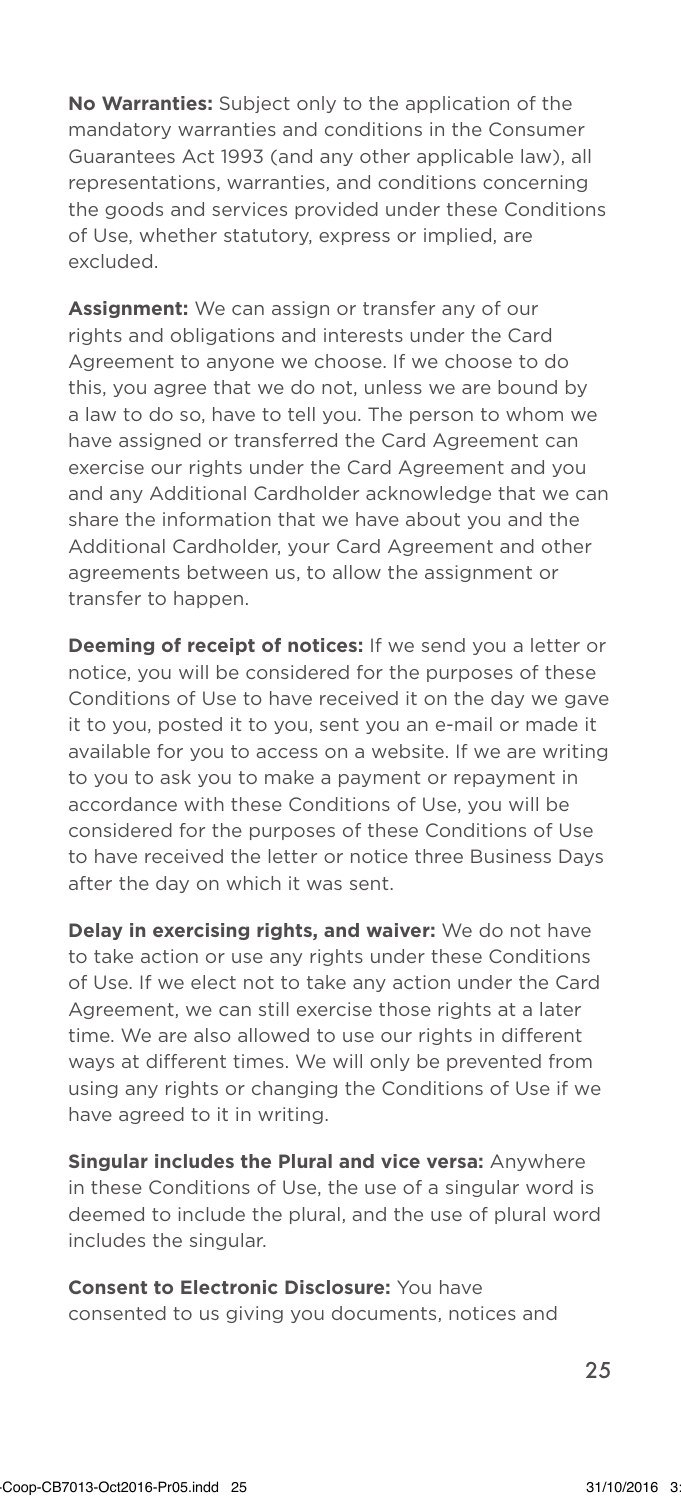communications in relation to your Card and Account in electronic form by electronic communication through, for example, our internet banking system. You agree that any such electronic communication is taken to be dispatched by us and received by you at the time it is uploaded to the relevant system. You consent to any such documents, notices and communications being sent to you in any commonly used format and being accessible by commonly used software.

**New Zealand law applies to these Conditions of Use:** New Zealand law applies to these Conditions of Use and any references to laws are New Zealand laws. The references to laws include replacements or amendments to those laws.

### Definitions

**Account Balance –** means the total amount of money on your Account owed by you at any single point in time.

**Account Details –** means the Credit Limit, the initial unpaid balance and the first Statement date as specified in the Card information section of your Online Banking profile from time to time.

**Account(s) –** means your Co-operative Bank Fair Rate Credit Card account(s).

**Additional Cardholder(s) –** means any other person(s) who you and we authorise, in accordance with our requirements from time to time and these Conditions of Use, to effect Transactions on your Account using your Card(s).

**ATM –** means any Automatic Teller Machine which enables amounts to be debited or credited electronically from or to your Account(s).

**Business Day –** means a day of the week except Saturdays, Sundays and official New Zealand national public holidays.

**Card Agreement –** means the agreement between you and the Co-operative Bank incorporating the Account Details (from time to time), the Conditions of Use, the Key Information, Fees and Rates document together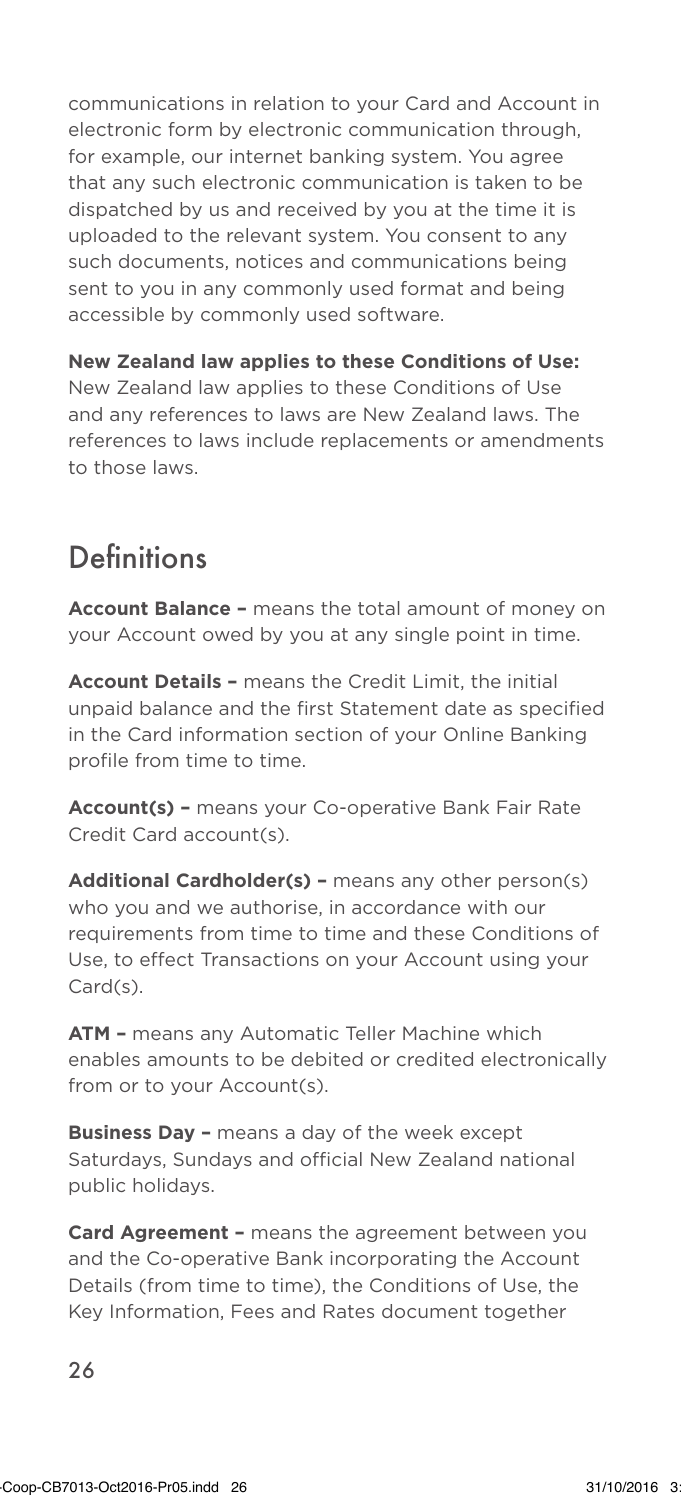with the details in the Card Information section of internet banking and any Variation(s).

**Card(s) –** means the Co-operative Bank Fair Rate Credit Card issued to you or any Additional Cardholder on your Account.

**Cardholder –** means the person we issue with a Cooperative Bank Fair Rate Credit Card and, where the context allows, includes any Additional Cardholders.

**Cash Advance –** means an advance of cash made from your Account(s), including a transfer from your Account in internet or mobile banking, which will be treated as a cash advance.

**Contactless Terminal –** means an EFT terminal which can be used to make a Contactless Transaction.

**Contactless Transaction –** means a Transaction made by holding a Card with contactless technology close to the contactless reader on a Contactless Terminal without having to insert or swipe it.

**Credit Limit –** means the maximum amount of credit provided to you on your Card Account.

**EFT –** means Electronic Funds Transfer.

**EFT terminal –** means the device for initiating EFT Transactions and includes ATMs and EFTPOS Terminals.

**EFTPOS Terminal –** means an EFT terminal located at a merchant's point of sale.

**Electronic Funds Transfer –** means where funds are withdrawn electronically from your Account. You authorise an Electronic Funds Transfer by using your Card at an EFT Terminal or by using your Card number online.

**Minimum Payment –** means the minimum amount you are required to pay by the Payment Due Date in each Statement Period, as stated in the relevant Statement.

current Statement to be free from any interest charge. **Payment Due Date -** means the date shown on your current Statement as the date by which payment must be made of the Statement Closing Balance shown in your current Statement, for Transactions listed on your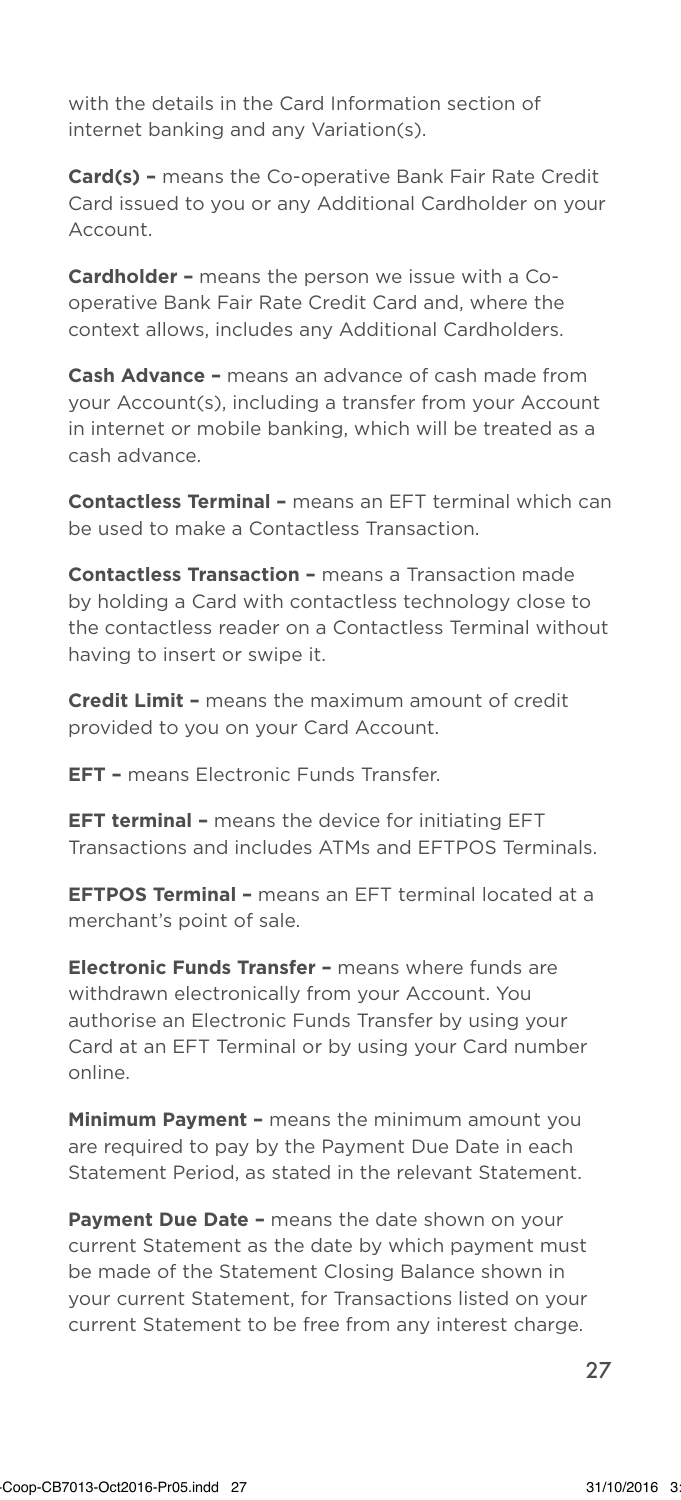**PIN –** means the Personal Identification Number which, when used in conjunction with a Card or other PINenabled Card in an EFT Terminal, enables you to make EFT Transactions.

**Recurring Payment Transactions –** means Transactions where you agree with a merchant that an amount will be debited against your Account(s) on a regular basis.

**Statement –** means the statement we issue to you for any month where there is an Account Balance on your Account or where there have been Transactions on your Account(s), which lists, amongst other things, the Transactions debited or credited to your Account(s) over the Statement Period and the Statement Closing Balance.

**Statement Closing Balance –** means the balance of all purchases, Cash Advances, balance transfers, charges and interest, less all payments and credits, at the end of the relevant Statement Period.

**Statement Period –** means the period specified in your Statement to which the Statement relates.

**Transaction –** includes a purchase, Cash Advance or balance transfer being made, interest or a fee or charge being debited to your Account(s) and a payment or other credit being made to your Account(s).

**Variation(s) –** means any changes to the other parts of the Card Agreement which we may communicate to you from time to time in accordance with the paragraph entitled Variation of Conditions of Use.

**we, us, or The Co-operative Bank –** means The Co-operative Bank Limited and its successors and assigns.

**you or your –** means the person in whose name the Account(s) are in, and where the context permits, includes any Additional Cardholder(s).

MasterCard and the MasterCard Brand Mark are registered trademarks of MasterCard International Incorporated.

The Co-operative Bank Limited.